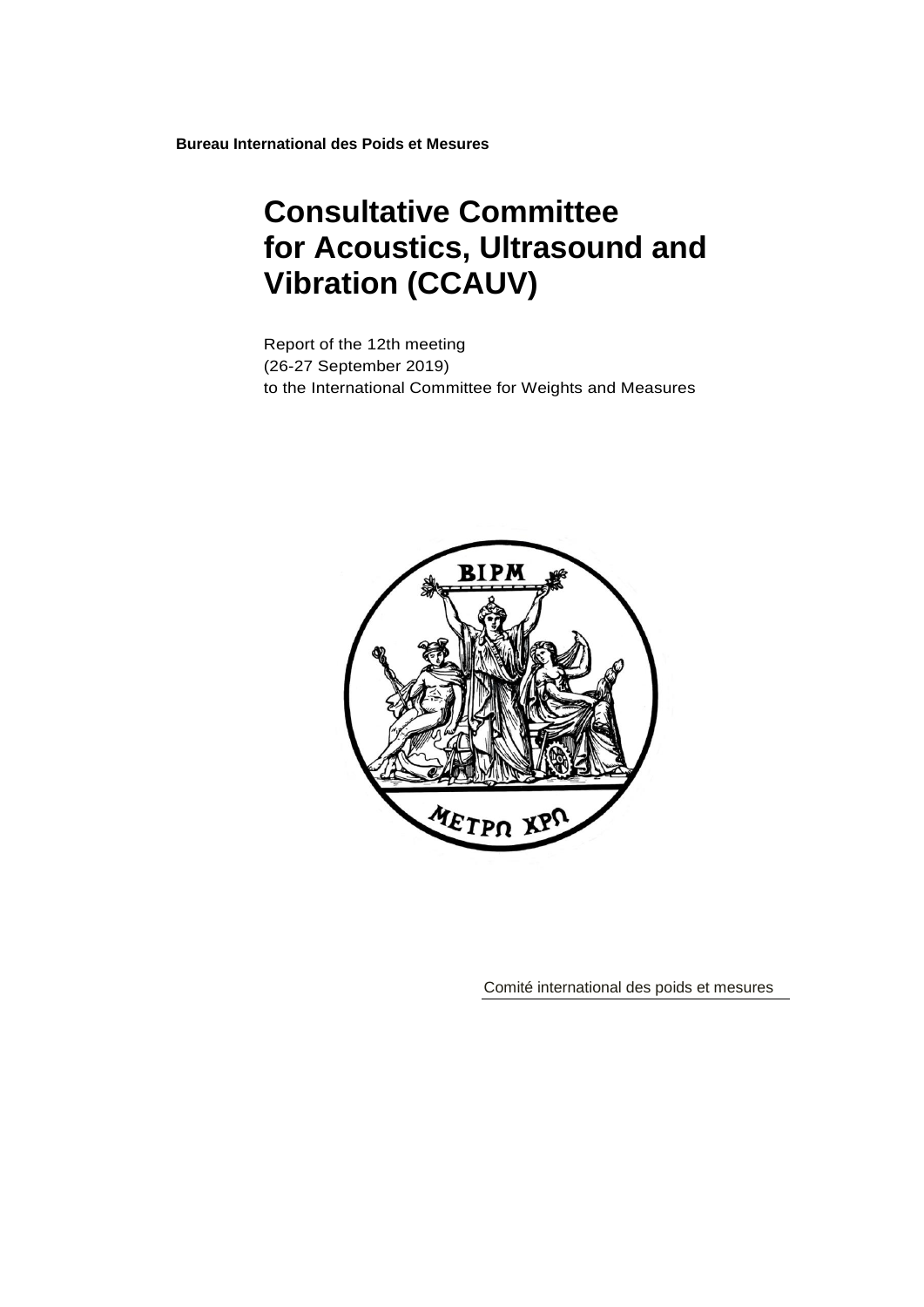# **LIST OF MEMBERS OF THE CONSULTATIVE COMMITTEE FOR ACOUSTICS, ULTRASOUND AND VIBRATION**

as of 26 September 2019

#### **President**

Dr T. Usuda, Director General, National Metrology Institute of Japan, AIST [NMIJ/AIST], Japan, CIPM Secretary.

#### **Executive Secretary**

Dr G. Panfilo, International Bureau of Weights and Measures [BIPM], Sèvres.

#### **Members**

Central Office of Measures/Glówny Urzad Miar [GUM], Warsaw.

Centro Nacional de Metrología [CENAM], Querétaro.

D.I. Mendeleyev Institute for Metrology [VNIIM], St Petersburg.

Danish Fundamental Metrology Ltd [DFM], Hørsholm.

Federal Office of Metrology [METAS], Bern-Wabern.

Instituto Nacional de Metrologia, Normalizacao e Qualidade Industrial [INMETRO], Rio de Janeiro.

Istituto Nazionale di Ricerca Metrologica [INRIM], Turin.

Korea Research Institute of Standards and Science [KRISS], Daejeon.

Laboratoire National de Métrologie et d'Essais [LNE], Paris.

National Institute of Metrology [NIM], Beijing.

National Institute of Standards and Technology [NIST], Gaithersburg.

National Measurement Institute of Australia [NMIA], Lindfield.

National Metrology Institute of Japan, AIST [NMIJ/AIST], Tsukuba.

National Metrology Institute of South Africa [NMISA], Pretoria.

National Metrology Institute of Turkey [UME], Gebze-Kocaeli.

National Physical Laboratory [NPL], Teddington.

National Research Council of Canada [NRC], Ottawa.

Physikalisch-Technische Bundesanstalt [PTB], Braunschweig.

The Director of the International Bureau of Weights and Measures [BIPM], Sèvres.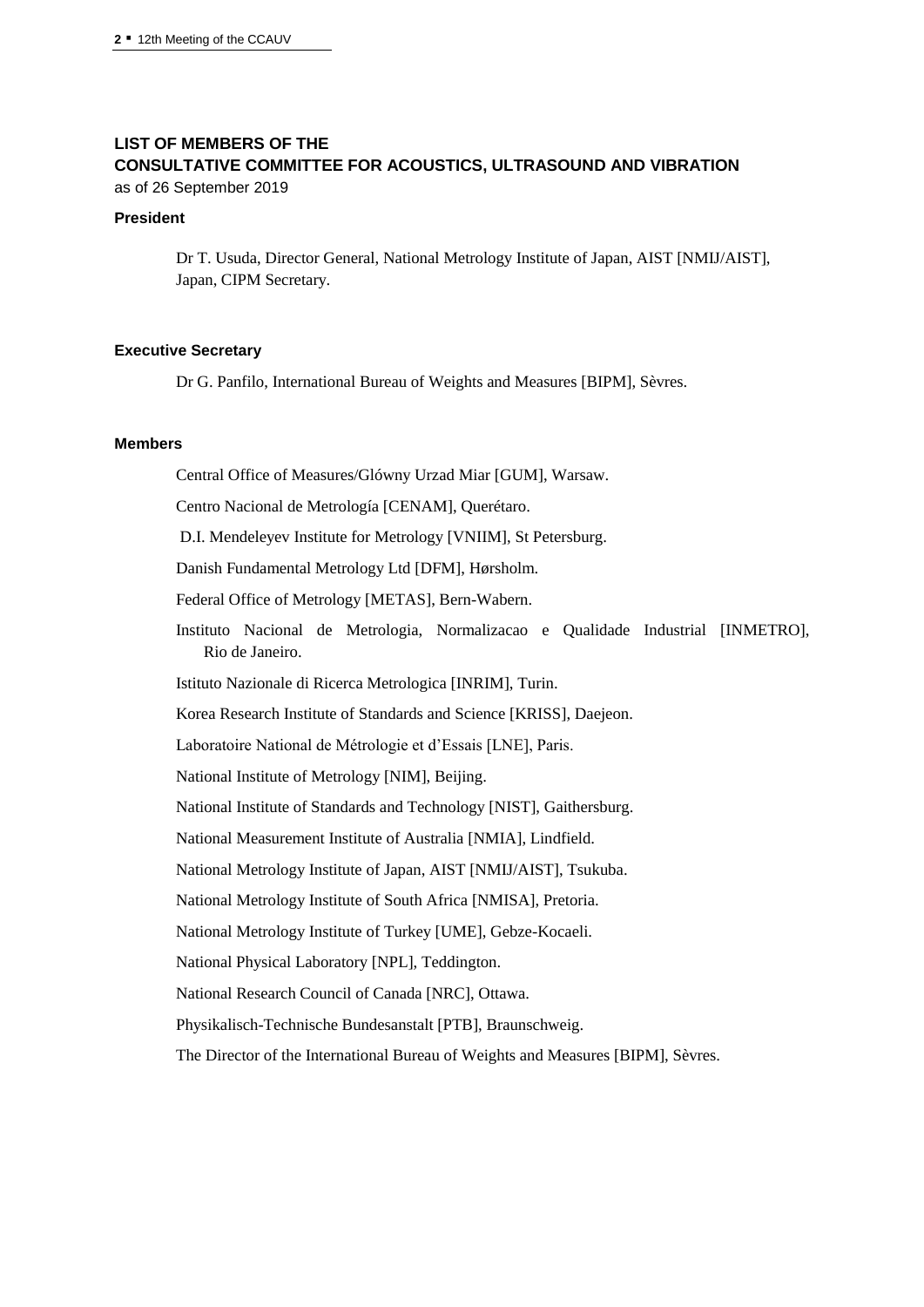#### **Observers**

- Agency for Science, Technology and Research [NMC, A\*STAR], Singapore.
- All-Russian Scientific Research Institute of Physical Technical Measurements, Rosstandart [VNIIFTRI], Moscow.
- Bulgarian Institute of Metrology [BIM], Sofia.
- Bundesamt für Eich-und Vermessungswesen [BEV], Vienna.
- Centro Español de Metrología [CEM], Madrid.
- CSIR National Physical Laboratory of India [NPLI], New Delhi.
- Czech Metrology Institute [CMI], Brno.
- Industrial Technology Research Institute / Center for Measurement Standards [CMS/ITRI], Hsinchu.
- Instituto Português da Qualidade [IPQ], Caparica.
- Institutul National de Metrologie [INM], Bucharest.
- Kenya Bureau of Standards [\[KEBS\]](http://www.kebs.org/), Nairobi.
- Slovak Metrology Institute/Slovenský Metrologický Ústav [SMU], Bratislava.

#### **Liaisons**

International Electrotechnical Commission [IEC], Geneva.

International Organization for Standardization [ISO], Geneva.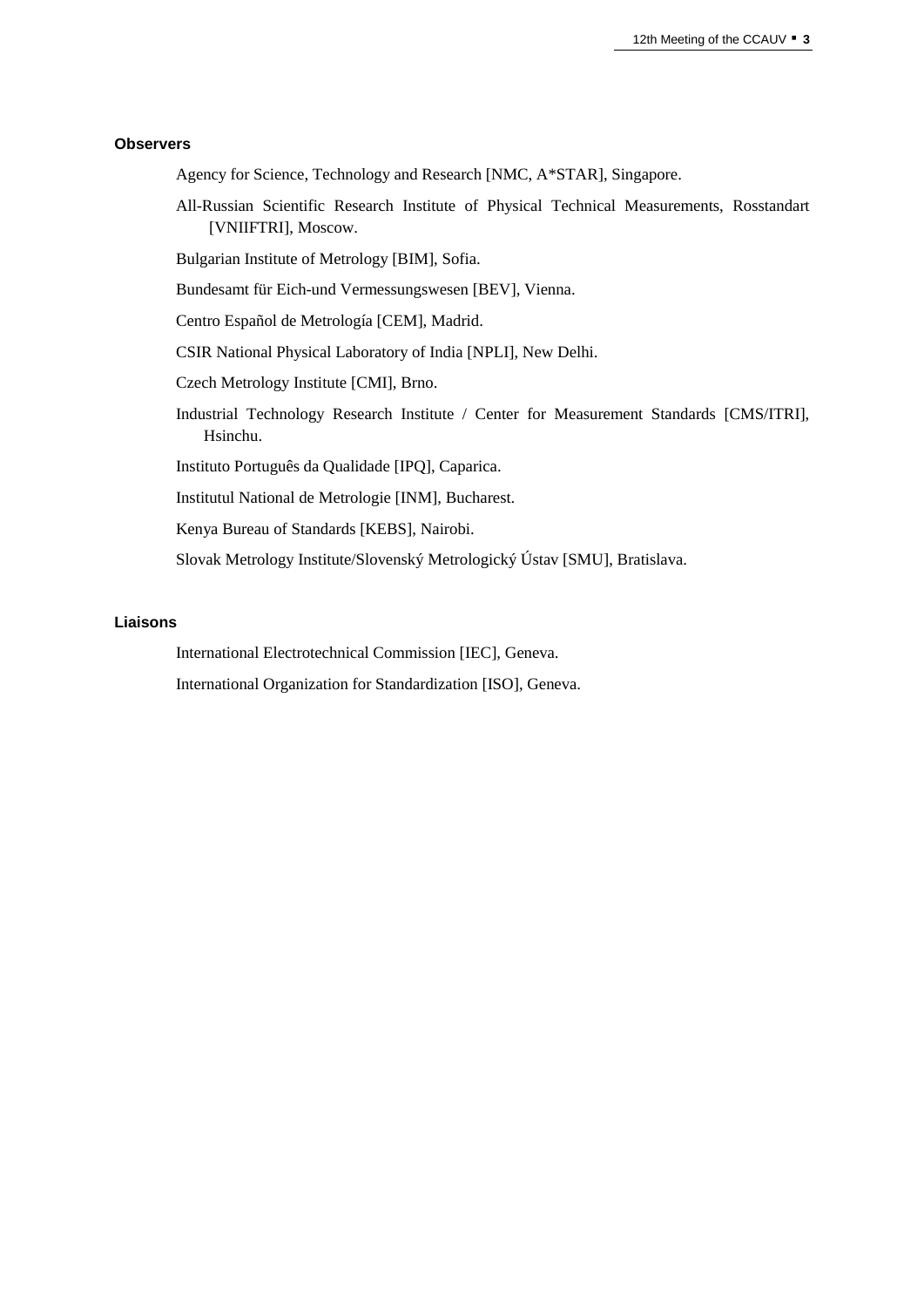## **1 OPENING OF THE MEETING**

The twelfth meeting of the Consultative Committee for Acoustics, Ultrasound and Vibration (CCAUV) took place at the International Bureau of Weights and Measures (BIPM), Pavillon de Breteuil, Sèvres, from 26 to 27 September 2019.

The following were present: R. Allen (NIST), S. Barrera Figueroa (DFM), T. Bruns (PTB), A. Canu (LNE), A. Chijioke (NIST), W.H. Cho (KRISS), S. Crocker (NIST), D. Dobrowolska (GUM), G. Durando (INRIM), P. Hanes (NRC), C. Hof (METAS), R. Horiuchi (NMIJ/AIST), Y.- T. Kim (KRISS), C. Koch (PTB), A. Kozliakovskii (VNIIM), M.J.T. Milton (BIPM Director), R. Nel (NMISA), H. Nozato (NMIJ/AIST), E. S. Olsen (DFM), A. Ota (NMIJ/AIST), G. Ripper (INMETRO), S. Robinson (NPL), D. Rodrigues(LNE), E. Sadikoglu (UME), A. Schiavi (INRIM), Z. Siejda (GUM), A. Y. Smirnov (VNIIM), Q. Sun (NIM), C. Thomas (NMIA), T. Usuda (CIPM and NMIJ/AIST), C. Veldman (NMISA), L. Wu (NRC), P. Yang (NIM), J.H. Winther (BKSV-DPLA) and B. Zeqiri (NPL).

Observers: S. Cui (NMC, A\*STAR), A. Enyakov (VNIIFTRI), S. Gacheru (KEBS), A. Isaev (VNIIFTRI), A. Nikolaenko (VNIIFTRI), L. Ribeiro (IPQ), P. Rosenkranz (BEV), H. Rotich (KEBS), S. Ruiz (CEM), M. Singh (NPLI), T.-H. Tu (CMS/ITRI).

Representatives from Member State invited to attend as Observer: F. Alsubaey (SASO, NMCC).

Invited by the President: M. Gaitan (NIST), A. Ivashchenko (SE "Ukrmetrteststandard"), O. Kosterov (DP NDI "Systema").

Also present: S. Bergstrand (JCRB Executive Secretary), G. Panfilo (BIPM, CCAUV Executive Secretary), S. Maniguet (BIPM, KCDB office), S. Picard (BIPM, KCDB Coordinator).

Sent regrets: A. Pérez Matzumoto (CENAM), A. Yankovsky (VNIIM).

# **2 WELCOME AND INTRODUCTION BY THE CCAUV PRESIDENT**

The President, Dr Takashi Usuda, welcomed the delegates to the 12th meeting of the CCAUV and introduced the CCAUV.

All participants introduced themselves.

# **3 WELCOME BY THE DIRECTOR OF THE BIPM**

The Director of the BIPM, Dr Milton, welcomed the delegates to the 12th meeting of the CCAUV. Dr Milton commented that the CCAUV president, Dr Usuda, was elected as CIPM Secretary during Session I of the 108th meeting of the CIPM (2019). Following this decision, Dr Usuda will be taking a new direction and will be stepping down as President of the CCAUV.

# **4 APPOINTMENT OF THE RAPPORTEUR**

Dr Nozato from NMIJ and Dr Robinson from NPL were proposed as the Rapporteurs. This was approved by the participants.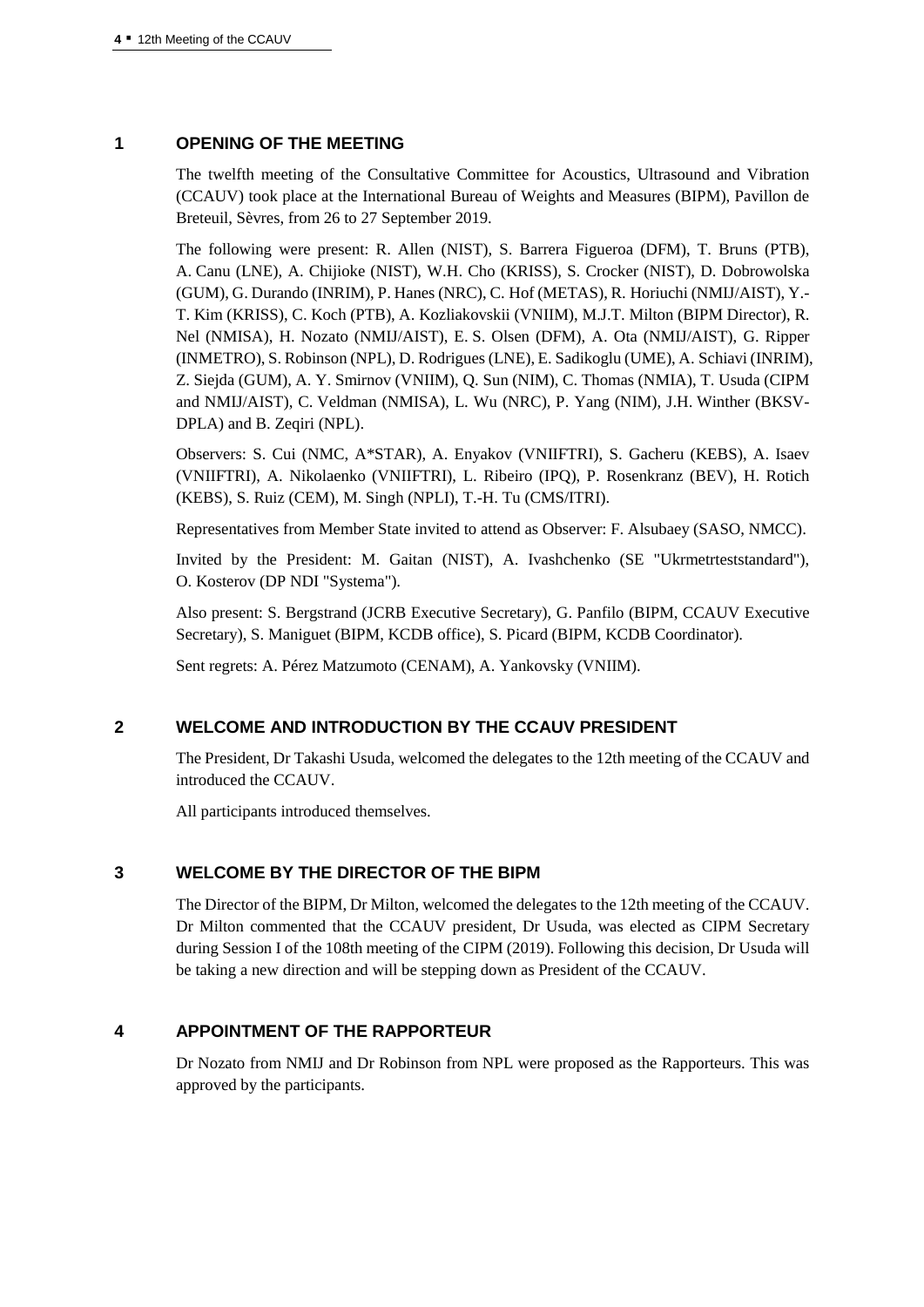## **5 APPROVAL OF THE AGENDA**

Dr Usuda introduced the agenda and asked participants if any changes or modifications were required. No proposals were made and the agenda was approved.

# **6 REPORT OF THE 11TH MEETING OF THE CCAUV (2017), INCLUDING ACTIONS AND DECISIONS**

The essential actions and decisions arising from the 11th meeting of the CCAUV (2017) are summarized below. The Executive Secretary, Dr Panfilo, presented the actions and decisions for the benefit of the meeting and presented the report of the 11th CCAUV meeting. All four actions arising from the previous meeting have been addressed by the CCAUV President, Dr Usuda.

CCAUV11/A1: The CCAUV President exchanged information with the KCDB manager (Dr Susanne Picard) regarding the units of AUV and it was confirmed that no problems had arisen from KCDB manager's point of view.

CCAUV11/A2: The CCAUV President informed the CIPM at its 106th meeting (2017) of the CCAUV's opinion on the revision of the SI and 9th SI Brochure (The future revision of the SI does not have an immediate impact on acoustic, ultrasound and vibration metrology; however, it will underpin future requirements for increase in accuracy). He remarked that logarithmic scales, the "neper" and the "bel", had been used in a specific technical area. The CCAUV welcomed the draft 9th edition of the SI Brochure, which included these non-SI units such as the conventional value of g<sup>n</sup> (standard acceleration due to gravity).

CCAUV11/A3: The CCAUV President presented the current situation of the implementation of the CIPM MRA with regard to the CCAUV at the 107th meeting of the CIPM (2018). There is no significant work in progress for reviewing current CMCs but plans are to pursue a risk-based assessment approach towards reviewing these in the future. The planning process for key comparisons (KCs) involves careful deliberation to optimize the resource requirements needed to respond to the needs of the CCAUV's stakeholders. Some mature KCs have reached the stage where repeats of CC KCs, normally in a 10-year cycle, are being conducted to assess them as well as to extend their calibration range.

CCAUV11/A4: This was completed on 20 June 2018 by the CCAUV President, who consulted with the CCM President about the new service category including dynamic force. The CCM President officially approved the CCAUV's proposal.

Decisions

| CCAUV11/D1. | The CCAUV approved publication of the Strategy Document on the<br>website shortly after the meeting.                                                                                         |
|-------------|----------------------------------------------------------------------------------------------------------------------------------------------------------------------------------------------|
| CCAUV11/D2. | LNE (France) will pilot the key comparison CCAUV.A-K6 on calibration<br>of LS2p microphones in the frequency range from 20 Hz to 25 kHz with<br>an option to make calibrations down to 2 Hz. |
| CCAUV11/D3. | DFM (Denmark) will pilot the key comparison CCAUV.A-K7 on free –<br>field calibration LS2p microphones in the frequency range from 1 kHz to                                                  |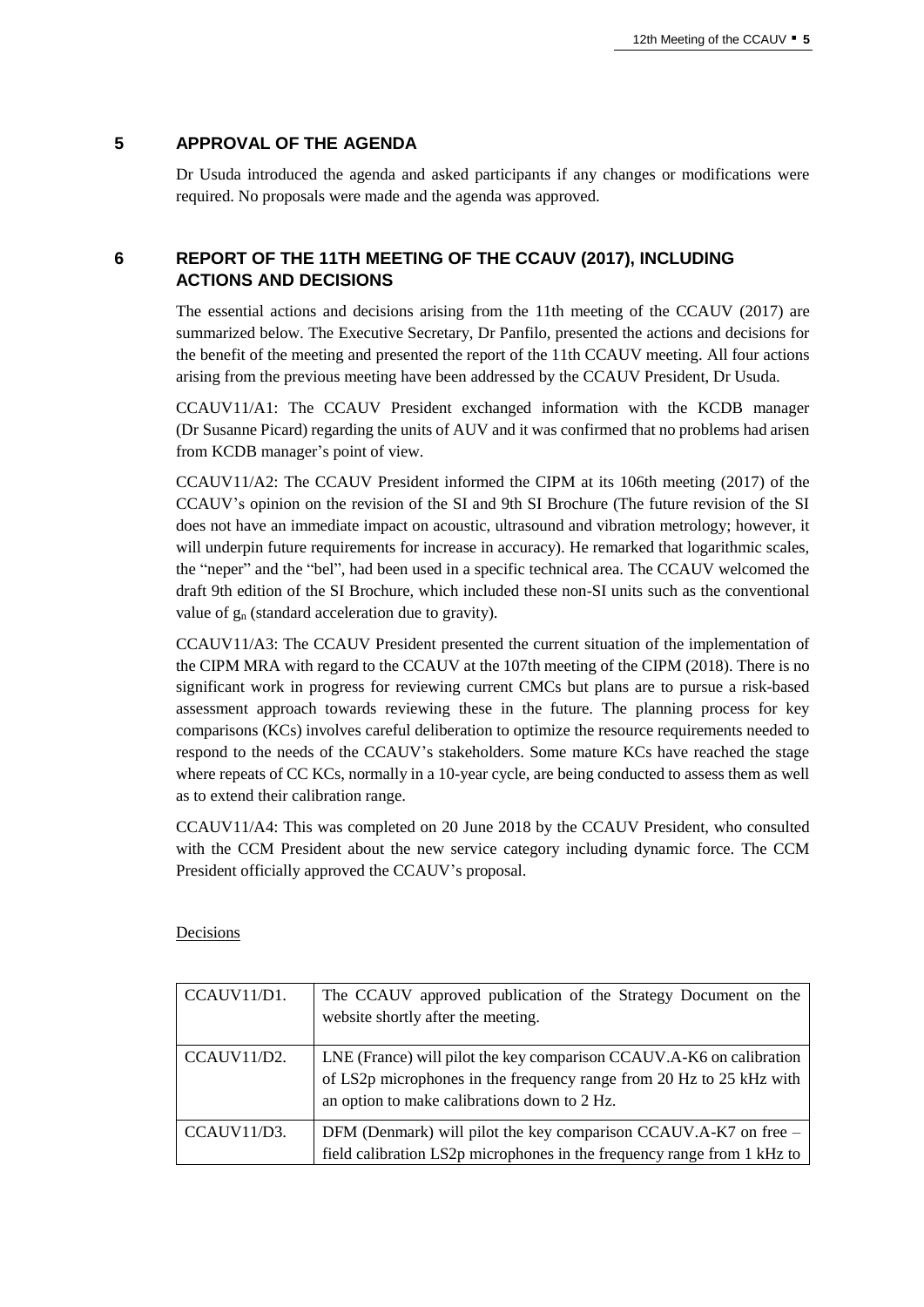|             | 40 kHz, which will start in 2020.                                                             |
|-------------|-----------------------------------------------------------------------------------------------|
| CCAUV11/D4. | The CCAUV confirmed the current membership of the committee.                                  |
| CCAUV11/D5. | The next meeting of the CCAUV and its Working Groups will be<br>scheduled for September 2019. |

#### Actions

| CCAIV11/A1.  | An <i>ad hoc</i> group composed of RMO TC Chairs will discuss and make a<br>decision on the way units used in the AUV field are presented on the<br>KCDB and will provide feedback to the BIPM KCDB office by the end<br>of October 2017. |
|--------------|-------------------------------------------------------------------------------------------------------------------------------------------------------------------------------------------------------------------------------------------|
| CCAIIV11/A2. | CCAUV President, Dr Usuda, to present the CCAUV positions regarding<br>the CIPM MRA review and redefinition of the SI units to the CIPM.                                                                                                  |
| CCAIIV11/A3. | CCAUV President, Dr Usuda, to present the CCAUV position regarding<br>the SI Brochure to the CIPM.                                                                                                                                        |
| CCAIIV11/A4. | CCAUV RMOWG to finalize the work on service categories and CCAUV<br>President, Dr Usuda, to consult with relevant CCM WGs about services<br>in dynamic force and pressure.                                                                |

#### **7 PRESIDENT'S REPORT**

The CCAUV President, Dr Usuda, reported on the meetings of the CGPM and CIPM, and other liaison activities that had taken place since the last meeting of the CCAUV. In the 26th meeting of the CGPM (2018), the CCAUV President presented various activities concerning AUV (IMS, health issues; KCs, governance [strategic plan, KC planning]; other issues at the RMO level; CIPM MRA review; WG for KCDB 2.0; CC KCs, including the policy on the repeat cycle and travelling standards, which does not suffer significantly from inconsistency in the expression [matrix CMC]; hybrid comparisons in the KCWG.

The BIPM director, Dr Milton questioned the necessity of AUV standards and the liaison with the Preparatory Commission for the Comprehensive Nuclear-Test-Ban Treaty Organization (CTBTO). The CCAUV President replied that the CTBTO had questioned the metrological traceability of measurements of infrasound and seismic activity. Dr Usuda stressed that cooperation with the CCAUV is required and this will be proposed by the SPWG.

Dr Bruns commented that the EU community welcomed the contribution to CTBTO activities. Dr Robinson noted the importance of international low-frequency infrasound comparisons, which cover the scope that the CTBTO is observing. The CCAUV President confirmed the necessity of the continuous negotiations with the CTBTO through the liaison.

# **8 KCDB 2.0**

The KCDB coordinator, Dr Susanne Picard, presented progress with the KCDB 2.0 and gave a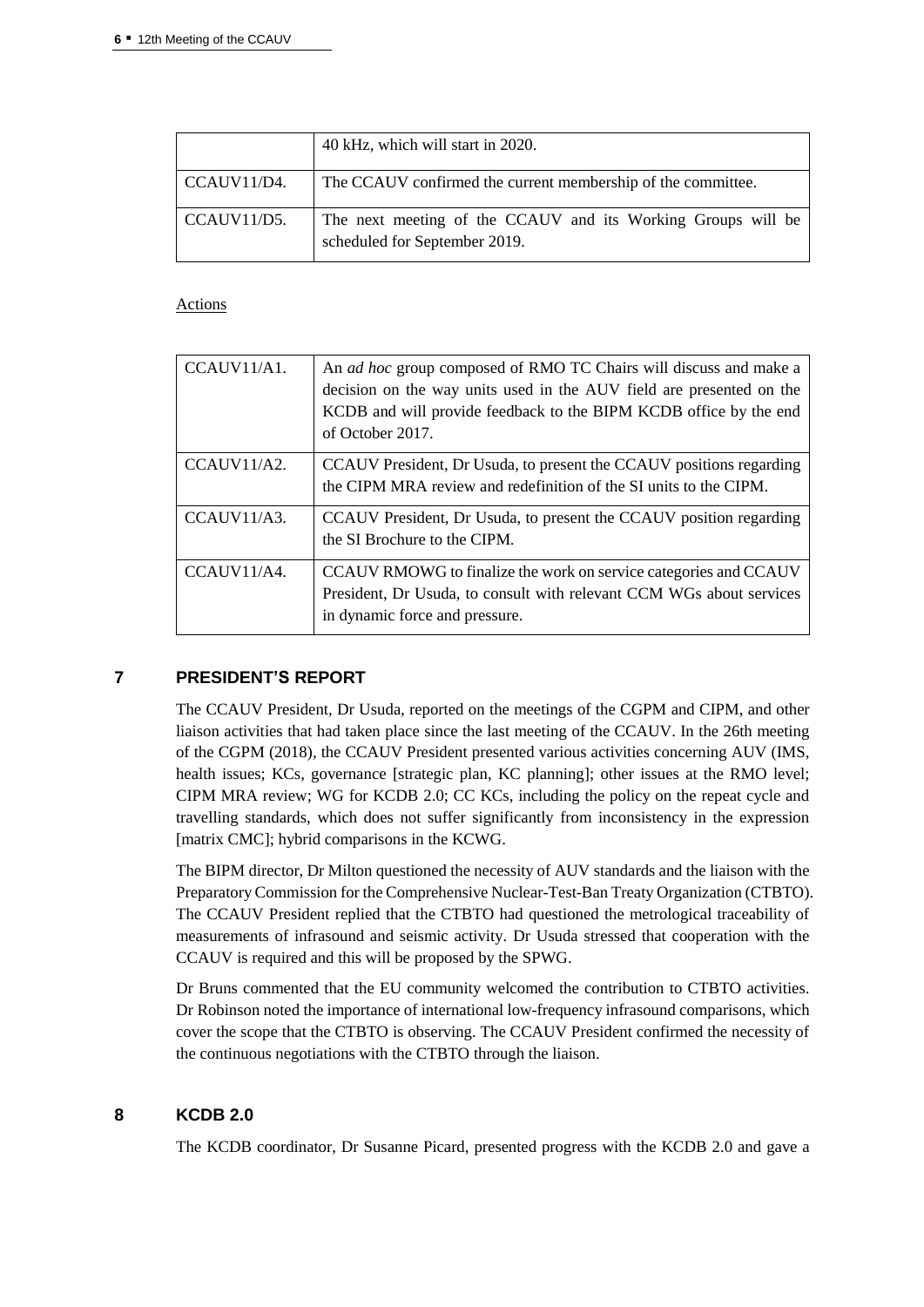short demonstration. The KCDB 2.0 is scheduled for launch at the end of October 2019. Some of the main functions are: individual user accounts, specified input quantities and matrix uncertainties. The CCAUV welcomed the progress with the KCDB 2.0 and appreciated the efforts by the staff at the BIPM. The KCDB 2.0 will include educational materials such as videos, instruction guides and opportunities for hands-on training.

Discussions and comments on the KCDB 2.0 were as follows.

The CCAUV President suggested that the future plan and schedule for the KCDB 2.0 should be shared with the stakeholders.

The BIPM director commented that users should try to share all the processes they use in order to help applicants in different fields register their own CMCs.

Dr Robinson commented that the KCDB 2.0 is user friendly. He asked what should be done by the TC chair when an applicant revises a CMC and when the TC chair manages the reviews. Dr Picard replied that the applicant simply fills in the relevant cells and it will be sent to the KCDB office; there is no extra effort for the TC Chairs.

# **9 REPORT FROM THE SPWG**

Dr Michael Gaitan, chair of the CCAUV Strategic Planning Working Group (CCAUV-SPWG), reported on its activities. He began the presentation with an overview of the working group, its structure, mission and current membership. It was stated that the main efforts within the WG over the past four years have been focused on updating of the CCAUV Strategy Document. The draft document was prepared by a core group from the SPWG and had been submitted for discussion at the SPWG meeting, which was held on 24 September 2019. The draft document has been slightly revised, based on outcomes of discussions at the meeting.

The updated Strategy Document includes all important information to be provided by the CCAUV community to its external audience. This explicitly concerns CCAUV stakeholders. Much emphasis has been placed on the "Future Scan" to make it as detailed as possible for identification of drivers and research fields to be covered by the CCAUV. Fields such as: driving future KCs in all subject fields; inertial acceleration and digitization; and development of new sensors and new methodologies for underwater acoustics measurements are just a few of the subjects presented in the Strategy Document. The SPWG has made three recommendations:

- CCAUV should hold discussions at the general meeting to identify pilot laboratories for Key Comparisons that are currently listed as TBD or TBC in this report.
- CCAUV should form a liaison relationship with the Preparatory Commission for the Comprehensive Nuclear-Test-Ban Treaty Organization (CTBTO), similar to its relationships with the International Organization for Standardization (ISO), International Electrotechnical Commission (IEC) and International Measurement Confederation (IMEKO).
- $-CCAUV$  should consult with other CCs to examine the use of  $g_n$ , the physical constant for the standard acceleration of gravity defined in CODATA, expressing concern for its expanding use over the SI unit for acceleration (m/s²).

After discussion, the CCAUV approved the draft SP document and reviewed it for publication; it will be submitted to the CIPM after 2021. Dr Gustavo Ripper commented on the importance to implement an international comparison of digital accelerometers. Dr Wu noted that there is a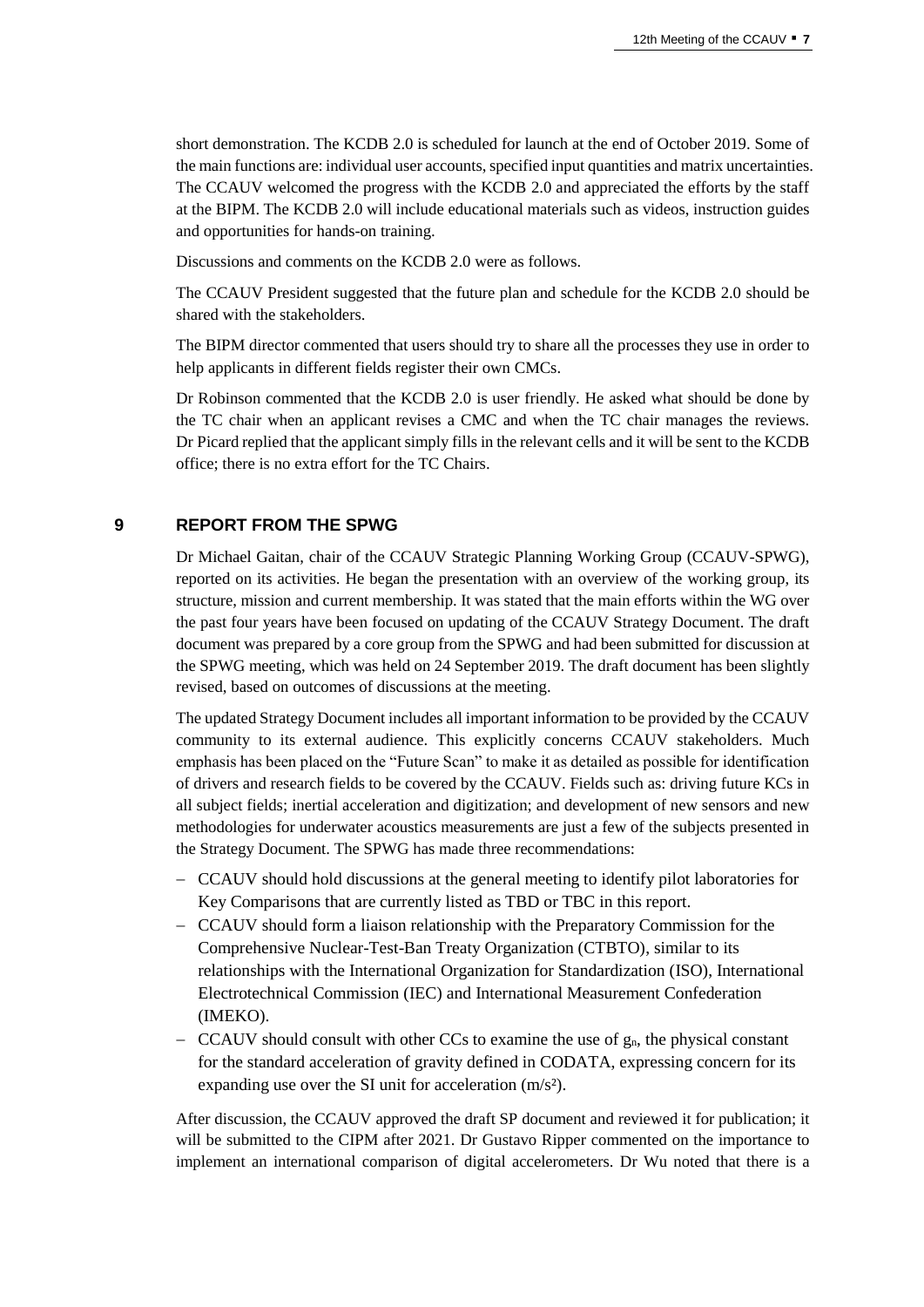problem of long-term stability (drift) of the accelerometer. The long-term stability within 10 ppm per year or six months will be an issue. It may be prohibited to export such accelerometers with excellent long-term stability, whether analogue or digital.

The presentation is available on the CCAUV webpage (CCAUV/19-08).

#### **10 REPORT FROM THE KCWG**

Dr Gustavo Ripper, chair of the CCAUV Key Comparison Working Group (CCAUV-KCWG), reported the outcomes from the KCWG meeting held on 24 September 2019. The KCWG meeting was attended by seven members of the WG, the CCAUV President and Executive Secretary, and the SPWG chair, as well as twelve guests from all RMOs. The agenda of the meeting included 22 items. Changes to membership were as follows: Dr Medina (CEM) and Dr Bartoli (LNE) left the KCWG in 2019 and Dr Kolasa retired from GUM in 2019. The status of all ongoing or planned comparisons was reported. Currently there are four CCAUV and five RMO comparisons in progress. All of them are progressing well.

The KCWG members confirmed the importance of considering the risks of technical protocols in advance. For example, CCAUV.V-K5, a comparison on accelerometer high-frequency calibration, uses a mechanical adapter with SE accelerometers to reduce the influence of the shaker and mounting effects. CCAUV.V-K4 uses a BTB accelerometer with a mass loading and requirement to measure acceleration at the centre of mass.

The KCWG members pointed out some problems concerning a certain technical protocol. The example is that additional guidance information was included in the spreadsheet but not in the main text of the technical protocol. As a result, some participants probably saw only the additional guidance after the end of measurement period, at the time of reporting results. Some participants did not strictly follow the additional guidelines such as the pulse durations or the gain settings of the signal conditioner in CCAUV.V-K4. In order to avoid the above problem, the KCWG members suggested some comments and improvements for future technical protocols. In addition, the KCWG members discussed the strategic planning of CCAUV KCs with the scope and periodicity of KCs.

The KCWG members confirmed two points and one question regarding the hybrid comparison; first is that this subject is not directly related to the KCWG but with the KCDB because it acts on the level of "other technical evidence" to support CMCs. Secondly, it was agreed that this subject was to be discussed by the RMO WG. The question is whether there is a better name instead of "hybrid". Dr Smirnov commented on the difference between inter-laboratory and hybrid comparisons. Dr Usuda answered that the hybrid comparison shall be discussed by the JCRB and the naming should be changed. As the name suggests, Dr Bruns commented on the ambiguity as evidence, including other international comparisons. The KCWG also noted that CMC submissions for hybrid comparison should be documented.

The CCAUV President confirmed the appointment of the Chairperson, Dr Ripper until 2021.

Dr Horiuchi was appointed as the KCWG Vice-Chair by the CCAUV President. The CCAUV welcomed these appointments.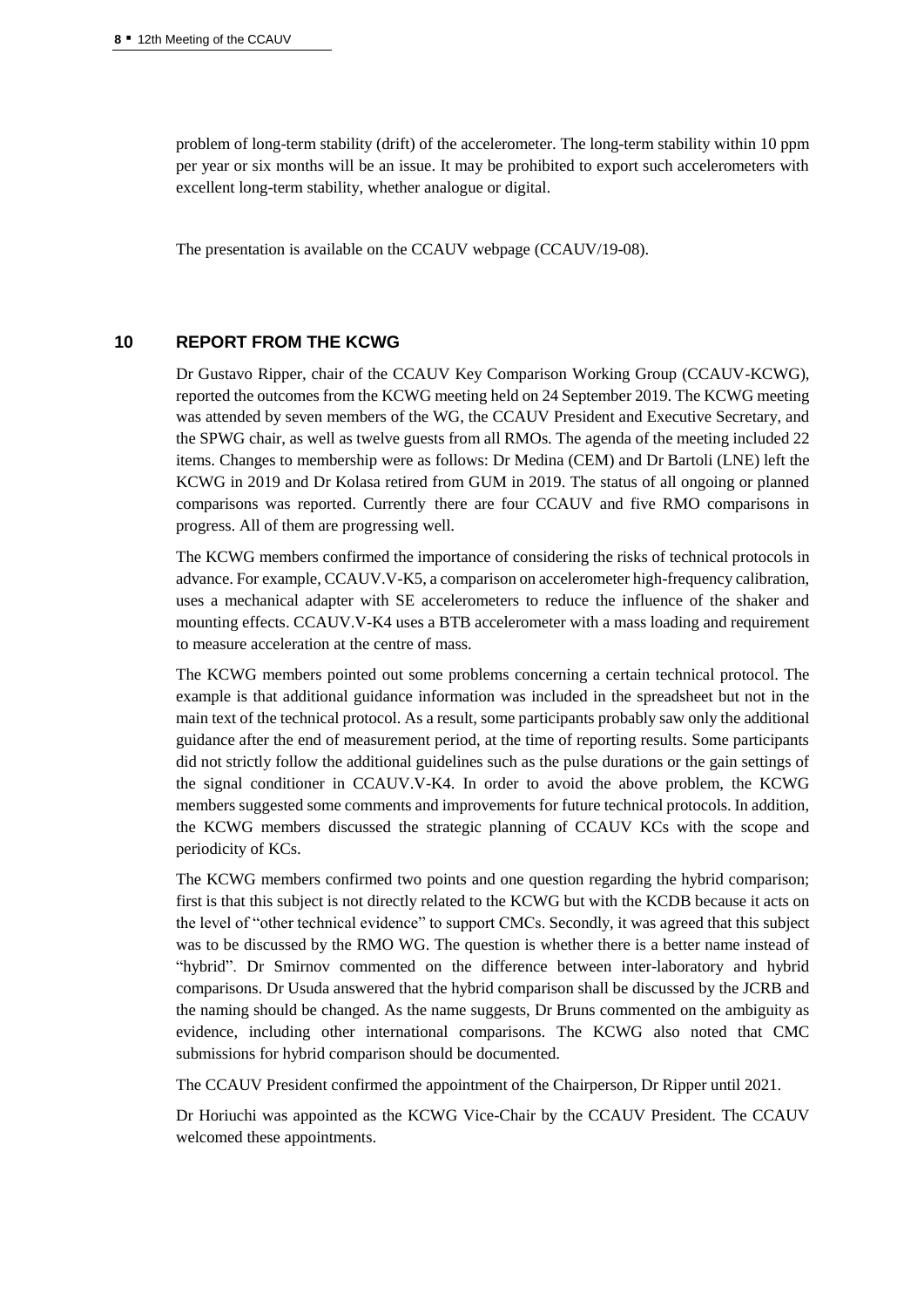The presentation is available on the CCAUV webpage (CCAUV/19-09).

#### **11 REPORT FROM THE RMOWG**

Dr Qiao Sun, chair of the CCAUV Working Group for RMO Coordination (CCAUV-RMOWG), reported on the activities of the WG. The report focused on discussion and outcomes from the WG meeting held on 25 September 2019. The meeting was attended by WG members, the CCAUV President and Executive Secretary, the KCDB Coordinator, as well as three guests from all of the RMOs. The agenda included 12 items, the most important of which were: hybrid comparisons and KCDB 2.0.

Hybrid comparisons were proposed by the Asia Pacific Metrology Programme (APMP) and reported at the 40th JCRB meeting. Hybrid comparisons have many advantages for developing NMIs and can be used as the evidence when registering CMCs. However, it cannot be used in key or supplementary comparisons.

A report on the demonstration of KCDB 2.0 was given. It has been found to be useful for intraand inter-RMO review processes. Two recommendations were confirmed through the RMOWG members as follows:

- 1. Concerning the listing of comparisons as supporting evidence for CMCs, it is noted that only the most recent comparison is to be listed.
- 2. The JCRB is kindly requested, through the CCAUV, to reconsider the naming assigned to "hybrid comparisons", mainly to avoid any possible confusion and subsequent misuse.

Dr Usuda noted that the hybrid comparison flow has been submitted to the working area. Hybrid comparisons will work in the future.

Dr Enyakov was appointed as the RMOWG Chairperson by the CCAUV President. Dr Sun was appointed as Deputy Chair for a two-year term to support the new chairperson. The CCAUV welcomed these appointments.

The CCAUV President thanked Dr Sun for his efforts to the WG as the Chairperson.

Dr Sun's presentation is available on the CCAUV webpage (CCAUV/19-10).

#### **12 CCAUV KEY COMPARISONS**

Status of all AUV comparisons registered on the BIPM KCDB was reported by each coordinator.

## **12.1 COMPARISONS AND REPORTS: PUBLISHED/IN PROGRESS/PROPOSED**

#### **CCAUV.W-K2**

Mr Robinson reported on progress with the key comparison on hydrophone free-field calibration. There are seven participants in the comparison: NPL (pilot), INMETRO, NMISA, NIM-HAARI, NIST (USRD), TUBITAK-MAM and VNIIFTRI. In addition, NIOT from India participates as a guest, (results not included in the KCRV). During the comparison, KRISS had to withdraw from the exercise after an internal reorganization. Measurements started at the beginning of 2016 and were now complete. However, it was noted that since two participants measured at higher water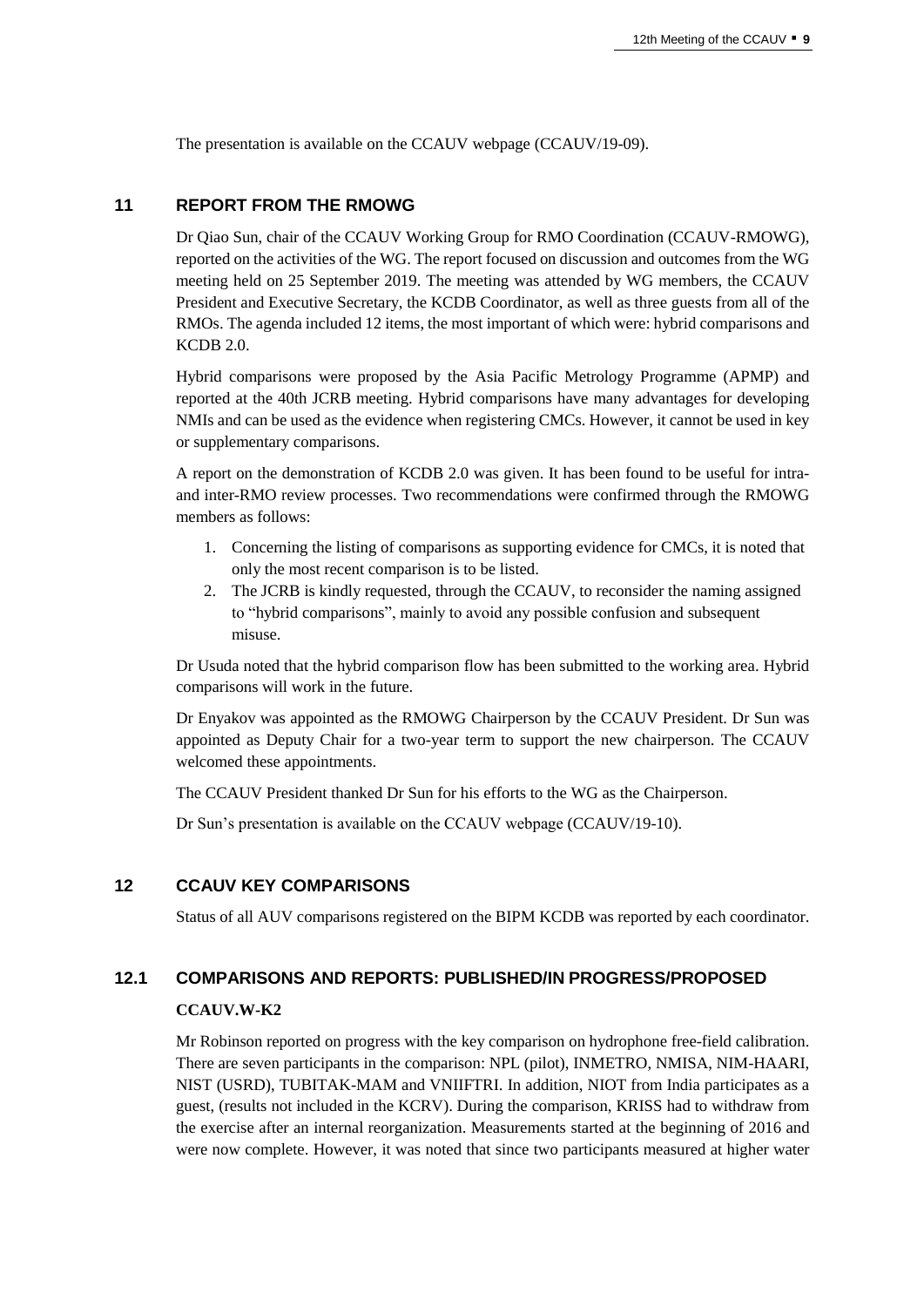temperatures than recommended in the protocol (which may have affected their results), NPL has undertaken to calibrate the devices over the ranges of temperatures using the NPL Acoustic Pressure Vessel, so that empirical corrections may be applied. Unfortunately, the NPL facility has been out of action for several months and requires repair; this has delayed the measurements. Currently, the status of the comparison is that it is waiting for circulation of the Draft A report.

## **CCAUV.V-K4**

Dr Sun reported progress with CCAUV.V-K4, a comparison on accelerometer low-shock calibration. The comparison has nine participants: NIM (pilot), NMIJ/AIST (co-pilot), KRISS, CENAM, PTB, INMETRO, NMIA, NMISA, VNIIM. The comparison is piloted by NIM with NMIJ acting as co-pilot. The comparison is completed and the final report will be published in *Metrologia*.

## **CCAUV.V-K5**

Dr Thomas Bruns reported on the status of CCAUV.V-K5, a comparison of calibrations of accelerometers in the frequency range from 10 Hz to 20 kHz. Three accelerometers, Brüel & Kjaer (B&K) type 8305 and type 8305-001 are used as transfer standards in the comparison. Participants in the comparison are: PTB (pilot), BKSV-DPLA, CEM, METAS, NIST, CENAM, INMETRO, NIM, NMIJ, NMIA, NMC/A\*STAR, NMISA, UkrMet and VNIIM. Measurements within the comparison started in spring 2016. The comparison was running smoothly. Currently the status is under analysis and the draft A will be circulated in December 2019.

## **CCAUV.A-K6**

Dr Dominique Rodrigues reported the progress with CCAUV.A-K6, a comparison on primary pressure calibration of standard microphone LS2P. The comparison has thirteen participants including the pilot laboratories: LNE (pilot), BKSV-DPLA, GUM, INMETRO, KRISS, METAS, NMIA, NMIJ, NMISA, NRC, UME and VNFIITRI. Currently only half of the participants have completed the measurement. The artefact is stable.

#### **Future comparisons**

No proposals.

# **12.2 CCAUV SUPPLEMENTARY COMPARISONS: PUBLISHED / IN PROGRESS / PROPOSAL**

Dr Horiuchi mentioned APMP.AUV.A-K5, a comparison on microphone. (See section 14.3.)

# **13 THE REVISION OF SI**

#### **SI 9th edition**

BIPM director, Dr Milton, presented the publication of the 9th SI brochure. With minor editorial corrections, the 9th edition has been well received. Dr Milton discussed several important topics in the CCU agenda: One related to the definition of units, the other is the definition of angle. Others included, for example, the prefixes for bytes. Dr Usuda asked if there had been a discussion in the CCU about bel and neper, which are dimensionless quantities related to CCAUV as well as angles. Following Dr Milton's reply, the CCAUV confirmed there are no particular issues for discussion at the forthcoming CCU meeting concerning non-dimensional units such as bel or neper.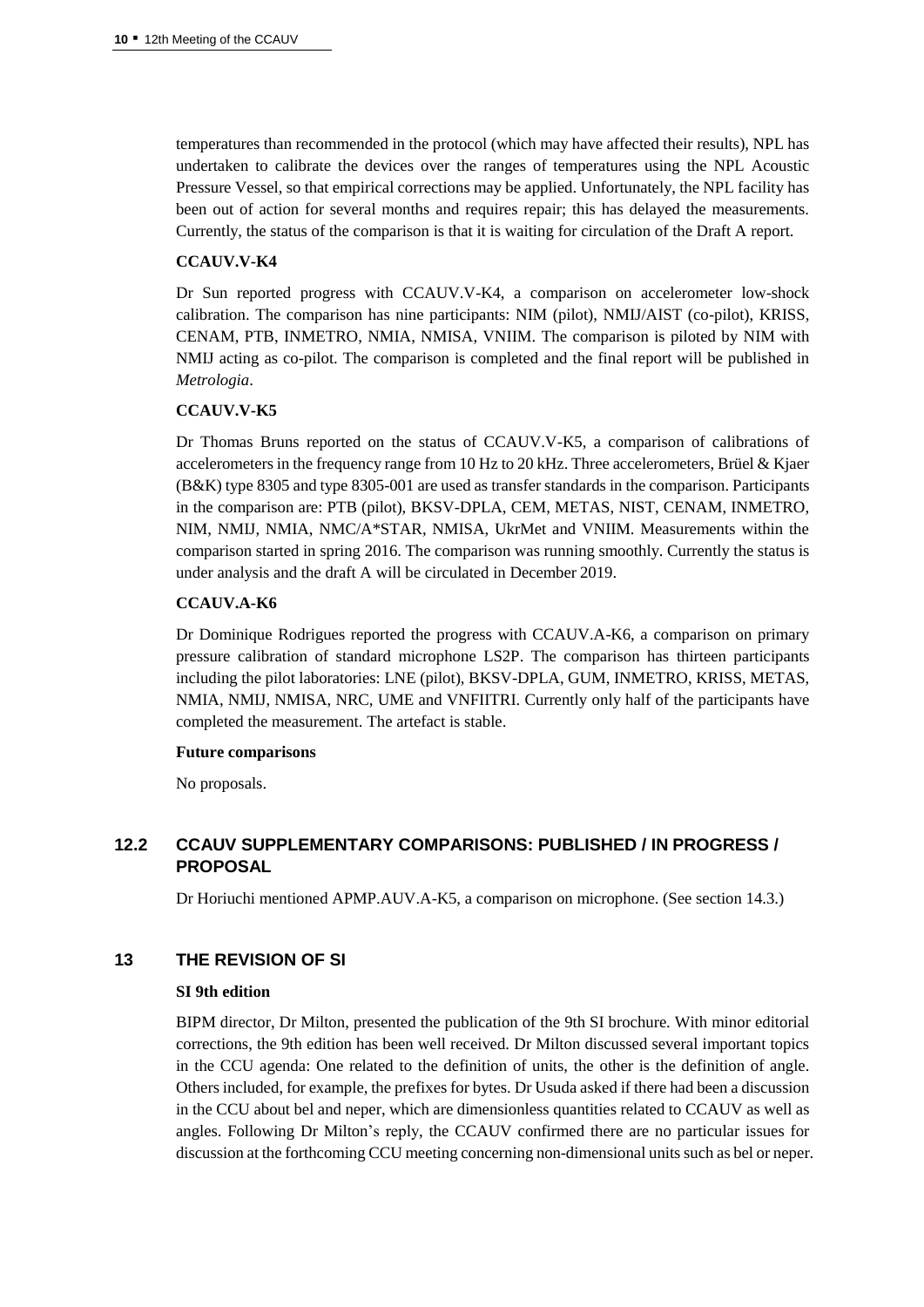#### **Experience of the revision of ISO/IEC 80000-8**

Stephen Robinson reported on the revision of ISO/IEC 80000-8. The CCAUV is a liaison body with ISO TC12, which (along with IEC TC25) has responsibility for this standard. The standard attempts to implement the International System of Quantities and Units with regard to acoustics.

For ISO FDIS 8000-8:2019 'Quantities and units – Acoustics', the FDIS was not approved in April 2019, having received twelve negative votes, and eight positive. The main reason for the non-approval was the changes made to the DIS to introduce nepers into the formulae for level quantities, which are conventionally expressed in decibels. A joint "Task Force" was formed by ISO, which contained varied membership from the acoustics community including ISO TC12, ISO TC43, IEC TC29, IEC TC87, IEC TC25, and the CCAUV (many of these committees, including CCAUV, have a liaison relationship with ISO TC12). During the summer of 2019, five teleconferences were held to discuss a proposed revision, and consensus was reached on a second FDIS, which was endorsed by the Task Force. A ballot was passed (a "Q-ballot" required by IEC rules) to decide on whether to have a second FDIS, and a final ballot is now due to approve/not approve the second FDIS in late 2019.

The CCAUV agreed with the recommendation of the President and Stephen Robinson that the CCAUV would support the second FDIS in the ballot. The CCAUV President reminded delegates to watch out for the ballot in their own national committees (and to bear in mind that the national mirror committees for ISO TC12 may not be the same as those for the acoustics committees in ISO and IEC).

Stephen Robinson commented that there are several improvements in ISO 80000-8 over the previous 2007 version, including corrected definitions of sound pressure level and sound power level, and inclusion of reference levels for underwater acoustics. He mentioned that there are several technical issues covered by the standard where, in spite of the consensus reached by the Task Force, there are implications for definitions of quantities and units in acoustics. These include: (i) whether to include dB units in equations or not, (ii) use and definitions of logarithmic frequency range (differences between base 10 decadal calculations and base 2 octave calculations and the confusing nomenclature often used in acoustics for frequency bands and fractional octave bands), and (iii) the qualification of units, which is forbidden in the SI brochure and ISO 80000-1 but which are in common use in acoustics (for example for  $dB(A)$ , etc). Erling Sandermann-Olsen pointed out that the difference between base 10 and base 2 fractional frequency bands becomes even more significant for smaller fractions of an octave (for example one sixth and one twelfth octave).

The presentation to the CCAUV is available on the webpage: (CCAUV/19-12.2 and 19-12.3).

#### **14 REGIONAL METROLOGY ORGANIZATIONS**

#### **14.1 JCRB MATTERS**

Dr Sten Bergstrand presented progress in the Joint Committee of the Regional Metrology Organizations and the BIPM (JCRB) and the RMO chairs presented their activities. The presentation mentioned not only the status of the APMP AUV CMC registrations status and inter RMO review performances, but also the issues with CMC submissions without QMS evidence. The JCRB Chair has already accepted the concept of hybrid comparisons, and APMP is requested to submit its revised guidelines for the operation before the next meeting of the JCRB.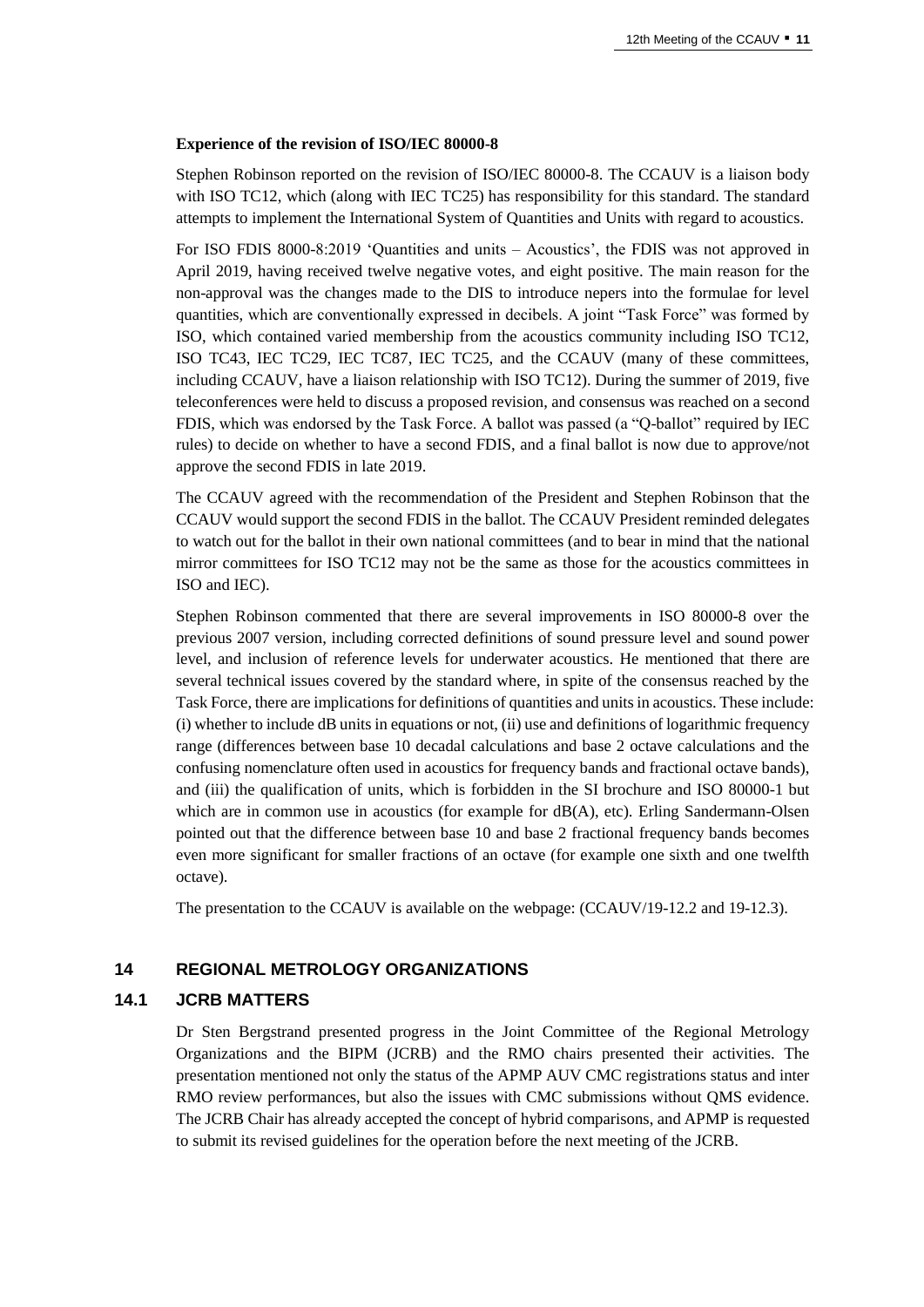The CCAUV discussed hybrid comparisons and accepted the concept favourably. It understands that it is an external and more self-responsible scheme. Dr Usuda enquired about the risks that can be expected by the operation of a hybrid comparison. Dr Bergstrand replied that in the near future, an institute will register the CMC, so its contents can be checked using the KCDB 2.0. He confirmed that the review was done by multiple people and that the content of the review was openly available, so that the information can be shared.

The presentation is available on the CCAUV webpage (CCAUV/19-13).

# **14.2 REPORTS FROM REGIONAL METROLOGY ORGANIZATIONS**

#### **14.2.1 Inter-American Metrology System (SIM)**

Dr Ripper, chair of the SIM MWG-9, reported on the activities of SIM, which is active in all fields of AUV. Currently, SIM has ten NMIs with an interest in AUV. Five of them have CMCs published in the BIPM KCDB. However, ten SIM members, including NMIs from Bolivia, Colombia, Costa Rica, Peru and Paraguay do not yet have any CMCs in the AUV field. SIM members are currently involved in four ongoing CIPM or RMO key and supplementary comparisons. Dr Gaitan (NIST) will take over as Chair of SIM MWG-9 after the 12th CCAUV meeting.

The following cooperative activities have been developed by SIM members to disseminate technical knowledge and exchange experiences during the last two years.

- 1. Three workshops were held
- 2. An ongoing interlaboratory comparison (SIM.AUV.A-S2, a calibration on sound pressure level), current status is Draft A.
- 3. Four CMC revisions and two CMCs under review

The written report and the presentation are available on the CCAUV webpage (CCAUV/19-13.21).

#### **14.2.2 Intra-Africa Metrology System (AFRIMETS)**

Mr Riaan Nel, chair of AFRIMETS's TC-AUV Working Group presented progress within AFRIMETS. Three NMIs are active in the AUV field: KEBS, Kenya (acoustics and vibration), NIS, Egypt (acoustics), and NMISA, South Africa (acoustics and vibration).

Members of the AFRIMETS TC-AUV Working Group are currently involved in six ongoing CIPM or RMO key and supplementary comparisons. Two additional AFRIMETS supplementary comparisons are planned for the future.

The presentation is available on the CCAUV webpage (CCAUV/19-13.22).

## **14.2.3 Asia Pacific Metrology Programme (APMP)**

Dr Horiuchi, chairperson of the APMP TC-AUV, reported on the APMP, highlighting activities in a variety of key comparisons. A total of 12 countries are active in the AUV field: NMIA (Australia), NIM (China), CMS (Chinese Taipei), SCL (Hong Kong), NPLI (India), KIM-LIPI (Indonesia), NMIJ (Japan), KRISS (Republic of Korea), NML-SIRIM (Malaysia), NIMT (Thailand), NMC/A\*STAR (Singapore) and VMI (Viet Nam). In addition, NIS (Egypt) and NMISA (South Africa) have the status of associate members in APMP TC-AUV. Currently, ten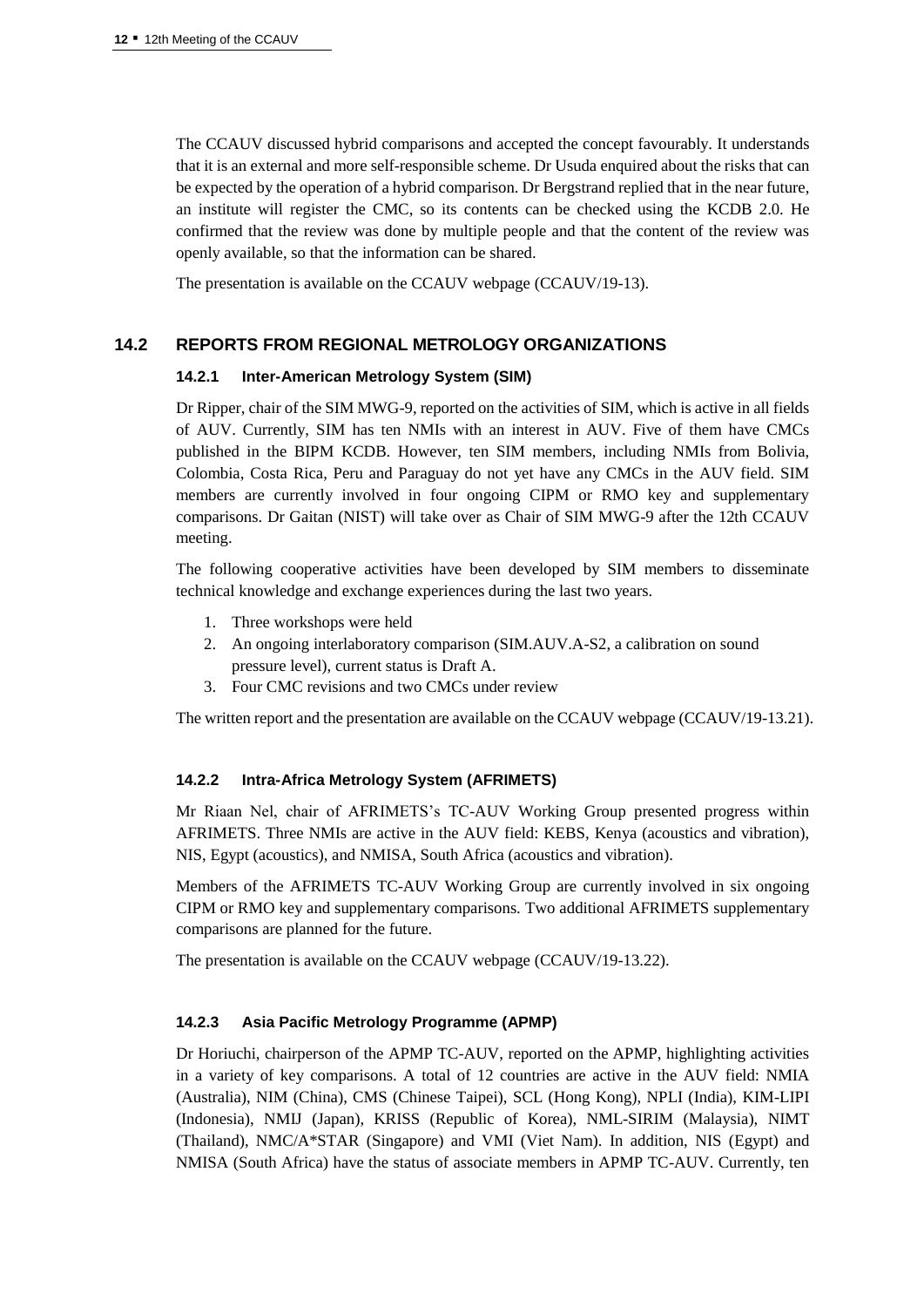APMP TC-AUV members have a total of 306 CMCs published in the BIPM KCDB. The reported contents are summarized as follows.

- 1. A new CMC approved. (NIMT, vibration)
- 2. Seven inter RMO reviews
- 3. Two ongoing APMP TCAUV comparisons (APMP.AUV.U-K3, a comparison of on ultrasonic power and APMP.AUV.V-K3.1, a comparison on accelerometer)
- 4. Seven peer review assessments done
- 5. A TC initiative project (workshop, research comparison between KRISS, NIM and NMIJ)
- 6. Two MEDEA (Metrology-Enabling Developing Economies in Asia, funded by Germany) projects under review (Medical ultrasound metrology [technical training and workshop], reliable noise measurement on sound level meter [workshop and intercomparison]).

The presentation is available on the CCAUV webpage (CCAUV/19-13.23).

#### **14.2.4 Euro-Asian Cooperation of National Metrological Institutions (COOMET)**

Dr Alexander Enyakov, COOMET TC-AUV deputy chairperson, presented progress within the COOMET TC-AUV. The NMIs from thirteen COOMET member countries are represented in AUV. There are eight NMIs, (Azerbaijan, Armenia, Belarus, Cuba, Georgia, Russian Federation, Uzbekistan and Ukraine) that submit their AUV CMCs via COOMET, and seven NMIs (Bulgaria, Germany, Lithuania, Slovakia, Romania, Turkey and KDPR) that submit through other RMOs. Only three countries to date: Belarus, Russian Federation and Ukraine have published their CMCs in AUV until now. The reported contents are summarized as follows.

- 1. Three comparisons completed in 2018
- 2. Two comparisons in progress
- 3. Two comparison planned
- 4. Six inter RMO reviews.

Two COOMET TC-AUV meetings have been held since the 11th CCAUV meeting. The 13th TC-AUV meeting was held in Istanbul (Turkey) in September 2018 and 14th meeting in Moscow (Russian Federation) in August 2019.

The written report and the presentation are available on the CCAUV webpage (CCAUV/19-13.24).

#### **14.2.5 European Association of Metrology Institutes (EURAMET)**

The report was presented by Mr Robinson, Chair of EURAMET TC-AUV. Three Sub-Committees (SCs) are organized under the EURAMET TC covering three technical areas: SC-A "Sound in Air", SC-U "Ultrasound and Underwater Acoustics", and SC-V "Vibration and Acceleration". There are 24 members of EURAMET TC-AUV, and 20 NMIs and DIs have a total of 510 CMC entries approved and published in the BIPM KCDB. There was a slight decrease in the number of published CMCs, mainly due to the consolidation of the CMC entries for Germany. EURAMET TC-AUV members are involved in six CIPM or RMO key and supplementary comparisons.

TC-AUV participates in the European Metrology Programme for Innovation and Research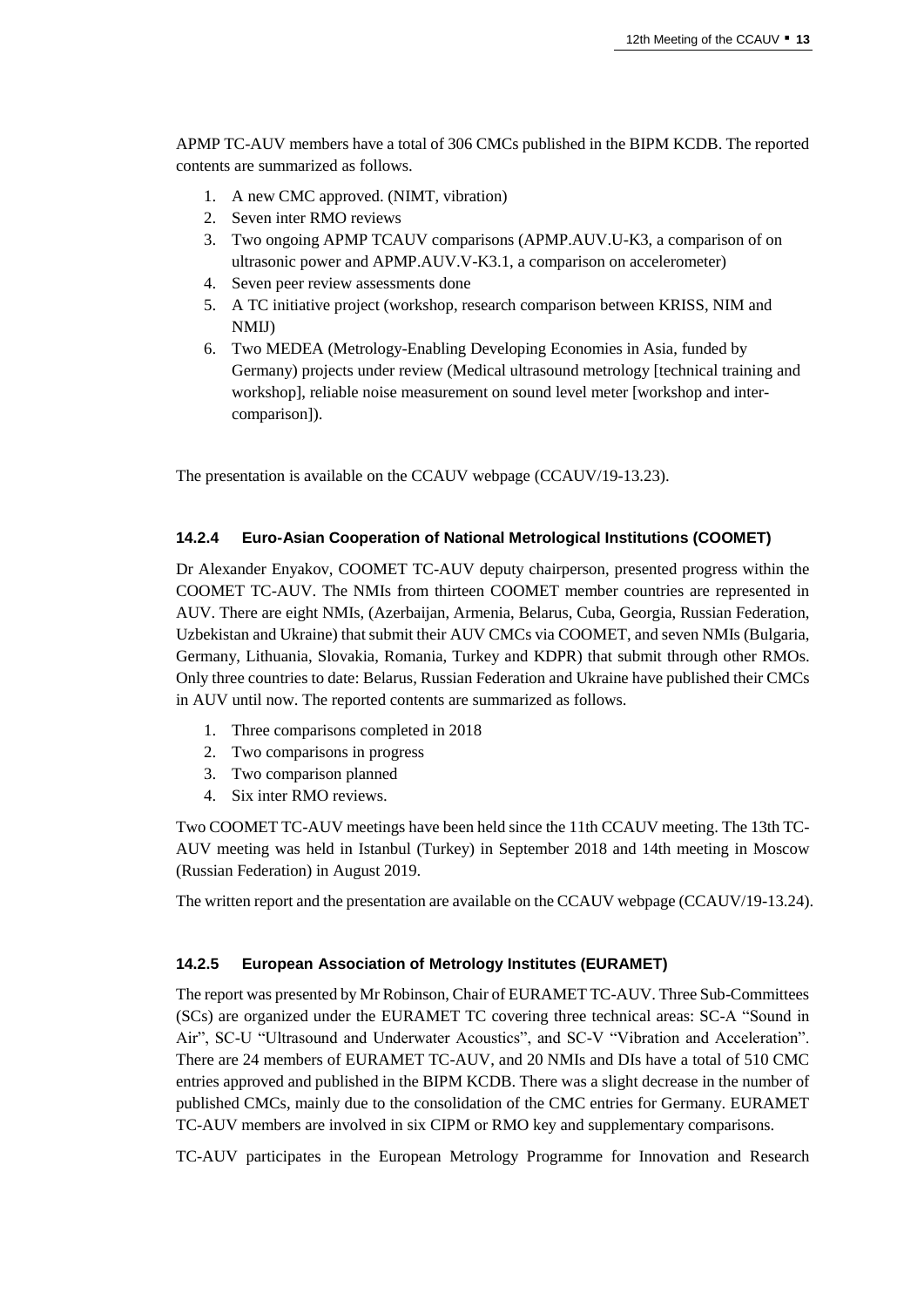(EMPIR). There were four active projects in 2019 involving TC-AUV members: "Metrology for modern hearing assessment and protecting public health from emerging noise sources" (EARS II), "Underwater acoustic calibration standards for frequencies below 1 kHz" (UNAC-LOW), "Metrology for the Factory of the Future" (Met4FoF) and "Reliable metrology framework for the evaluation of a class of radiation-based therapies coupled with hyperthermia induced by Therapeutic Ultrasound" (RaCHy).

In 2019, a number of Potential Research Topics (PRTs), as follows, were submitted with AUV content:

"Sound insulation of facades - new standardized measurement procedure for low frequencies"

"Development of expanded metrological capability for medical ultrasound"

"Metrology for low-frequency sound and vibration for disaster warning and global environmental monitoring of nuclear testing and climate change"

"European metrology network on environmental monitoring"

"European network for medical device metrology"

The TC-AUV and the three Sub-Committees meet typically on a yearly basis. The 2019 meetings were held at the PTB (Germany) on 4-5 April 2019.

The written report and the presentation are available on the CCAUV website (CCAUV/19-13.25).

#### **14.2.6 GULFMET**

No presentation.

# **14.3 Regional key comparisons and links to CCAUV comparisons: published / in progress / proposed**

NMISA is preparing a comparison for the linking of AFRIMETS to CCAUV.V-K5, a comparison on accelerometer.

APMP.AUV.A-K5, a comparison on microphone, was discussed by the participants. It is not currently registered in the KCDB.

#### **14.4 Regional supplementary comparisons: published / in progress / proposed**

Nothing to report.

#### **15. CCAUV MEMBERSHIP**

# **Report from the Ukraine's DP NDI "Systema" – National Acoustical standards of Ukraine**

DP NDI "Systema" is one of four NMIs in the Ukraine and is the designated Institute of the Ukraine in the field of acoustics, ultrasound and vibration (sound in air and sound in water). It maintains three State primary standards for the Ukraine in the field of acoustics, which were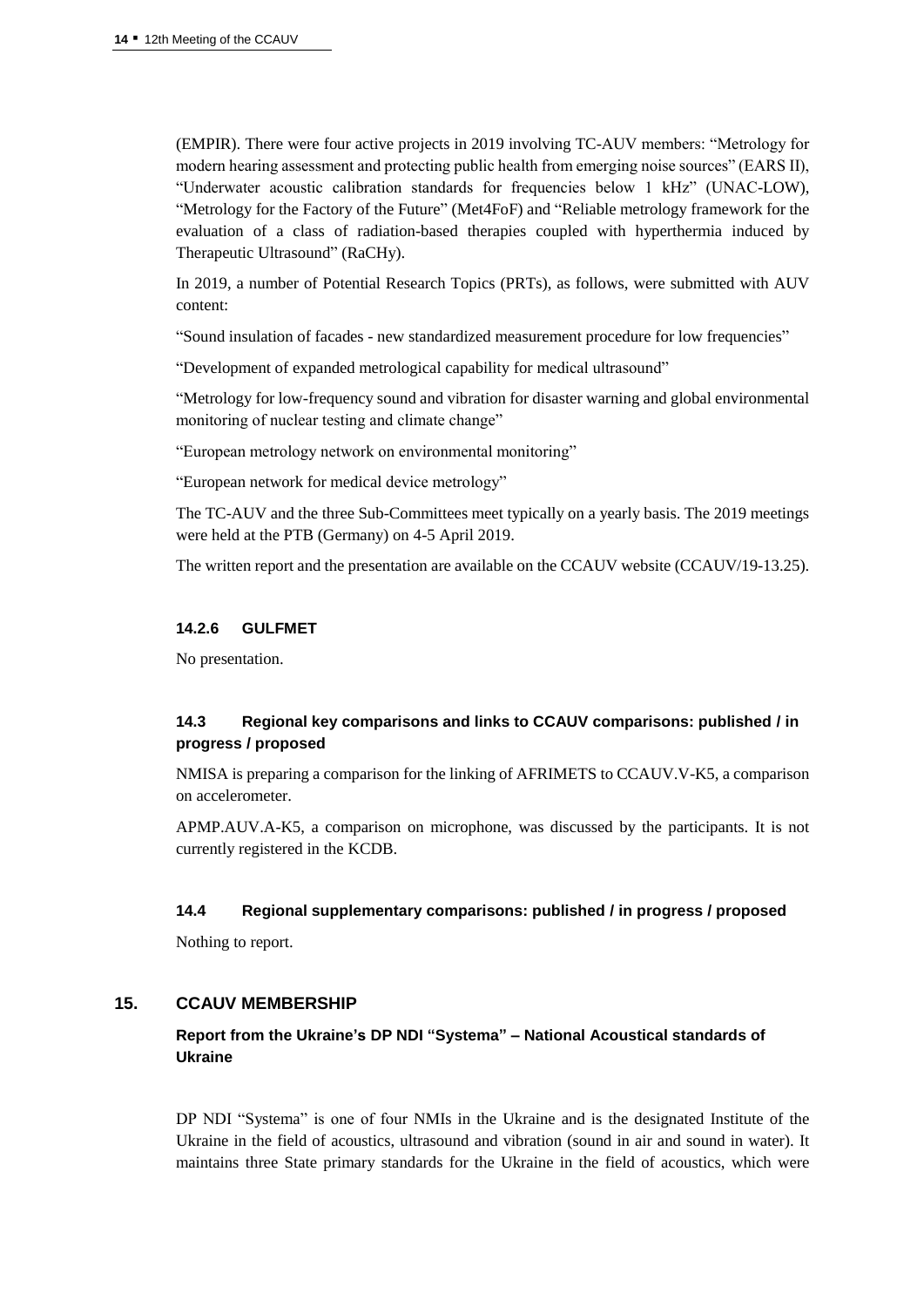approved as State reference standards by the Ministry of Economic Development and Trade of Ukraine. Its calibration laboratory employs eight people.

DP NDI "Systema" calibrates about 50 microphones, 20 sound calibrators, 20 sound level meters, ten hydrophones, ten ultrasound power meters and ten ultrasound transducers annually.

DP NDI "Systema" has taken part in four regional and two supplementary key comparisons in the field of acoustic in the air. It is now participating in the COOMET.AUV.A-S3 supplementary comparison.

Its laboratory was accredited to meet the requirements of ISO/IEC 17025 and its quality management system was approved by COOMET peer review.

The presentation is available on the CCAUV website (CCAUV/19-27).

#### **Report from the Ukraine's SE Ukrmetrteststandart – Vibro-Acoustics laboratory**

SE "Ukrmetrteststandart" is another of the four NMIs of the Ukraine. It owns the state primary standard of Ukraine in the field of vibration. The Ministry of Economic Development and Trade of Ukraine approved this reference standard as a State reference standard in 2018.

It is the largest calibration laboratory in the field of vibro-acoustic measurements in Ukraine, with seven employees.

SE "Ukrmetrteststandart" calibrates about 20 vibration reference transducers, 600 sound level meters, 500 vibrometers and vibration transducers, 100 audiometers, 200 ultrasonic flaw detectors and ultrasonic reference blocks (for Non-Destructive Testing) and 800 ultrasonic medical diagnostic systems annually.

Its laboratory participated in the COOMET.AUV.V-K1 comparison in the field of vibration, which is not yet finished. SE "Ukrmetrteststandart" is participating in the CCAUV.V-K5 comparison and Pilot COOMET 706/RU/16 comparison (measurement of velocity of ultrasonic waves in different solid media).

SE "Ukrmetrteststandart" has been accredited to meet the requirements of ISO/IEC 17025 and its quality management system was approved by COOMET peer review.

The presentation is available on the CCAUV website (CCAUV/19-22).

The CCAUV president thanked the two institutes for their attendance as guests and their presentations.

The CCAUV president recalled the criteria for membership. He noted that the membership criteria are fully described in a document on the BIPM website: (http://www.bipm.org/en/committees/cc/cc-criteria.html). He emphasized that each member of the CCAUV has to submit a report for the meeting about their recent activities. In addition, members and observers have to provide an update of their bibliography to the CCAUV Executive Secretary on a regular basis. Using these criteria, the CCAUV president commented that he expects their further activities to be submitted for future application for membership. He also requested the members to support the applications from both Ukrainian institutes.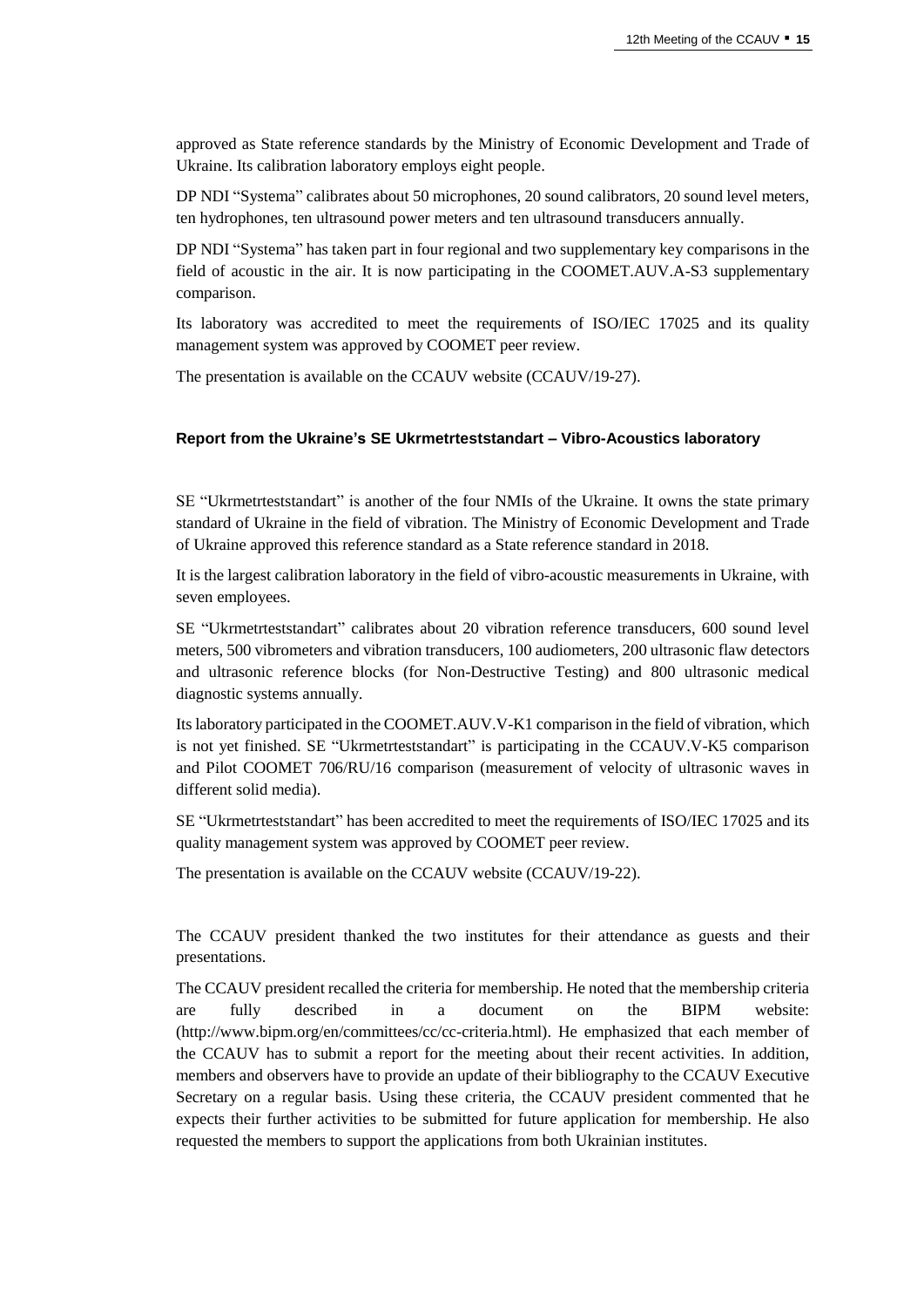Decision (CCAUV12/D1): The CCAUV welcomed Ukraine to take part actively in the activities organized under auspices of the CCAUV for future application to observer status.

#### **16 REPORTS FROM INTERNATIONAL OBSERVERS**

#### **16.1 IEC TC29**

Dr Barrera-Figueroa (for Dr Barham) presented an update of activities of IEC TC29. The Technical Committee IEC TC29: Electroacoustic was established in 1953 and the current scope is: "To prepare International Standards related to instrumentation and methods of measurement in the field of electroacoustics". IEC TC29 includes the following Working Groups and Maintenance Teams: MT 4 Sound-level meters; WG 5 Measurement microphones; WG 10 Audiometric equipment; WG 13 Hearing aids; MT 17 Sound calibrators; and WG 21 Head and ear simulators. WG24 Modular Instrumentation for acoustics measurements was established recently.

IEC TC29 held its last plenary session, together with meetings of its Working Groups and Maintenance Teams in Ottawa (Canada) on 24-28 September 2018. The next plenary meeting will be held in Warsaw (Poland) on 23-27 March 2020. IEC TC 29 in collaboration with ISO TC 43 made a representation to ISO TC 12 on the publication of ISO/FDIS 80000-8, objecting to several technical aspects that had been introduced, in particular the use of the neper to express acoustic level quantities, and to the general lack of consultation with the acoustical user community in the preparation of the document.

The presentation is available on the CCAUV website (CCAUV/19-15.7).

# **16.2 IEC TC87, ISO TC43 SC3 AND ISO TC12**

Mr Robinson reported recent activities within IEC TC87, ISO TC43 SC3 and ISO TC12.

The scope of IEC TC 87 is to prepare standards related to the characteristics, methods of measurement, safety, and specifications of fields, equipment and systems in the domain of ultrasonics. Close liaison is maintained with TC 62 and TC 29 in fields of common interest. IEC TC87 is chaired by Volker Wilkens (PTB) and has eight active Working Groups. They are: WG3: High power transducers, WG6: High Intensity Therapeutic Ultrasound (HITU) and Focusing transducers, WG7: Surgical and therapeutic devices, WG8: Ultrasonic field measurement, WG9: Pulse-echo diagnostic equipment, WG13: Terminology, WG 14: Determination of ultrasound exposure parameters and WG15: Underwater Acoustics. IEC TC87 held its last plenary session, together with meetings of its Working Groups, in June 2018 in Olomouc (Czech Republic). Interim Working Group meetings were held in Rio de Janeiro (Brazil) in February 2019, and the next plenary meeting is due in Shanghai (China) in October 2019. It was reported that IEC60050- 8-1-32: International Electrotechnical Vocabulary - Part 32 has passed the CDV stage and the two parts of IEC 60565 (calibration of hydrophones) should be published in the next few months. New work item proposals include standards on calibration of autonomous recorders and digital hydrophones, and calibration of vector sensors (particle motion sensors).

The written report and the presentation are available on the CCAUV website (CCAUV/19-19-15.3 and CCAUV/19-15.6).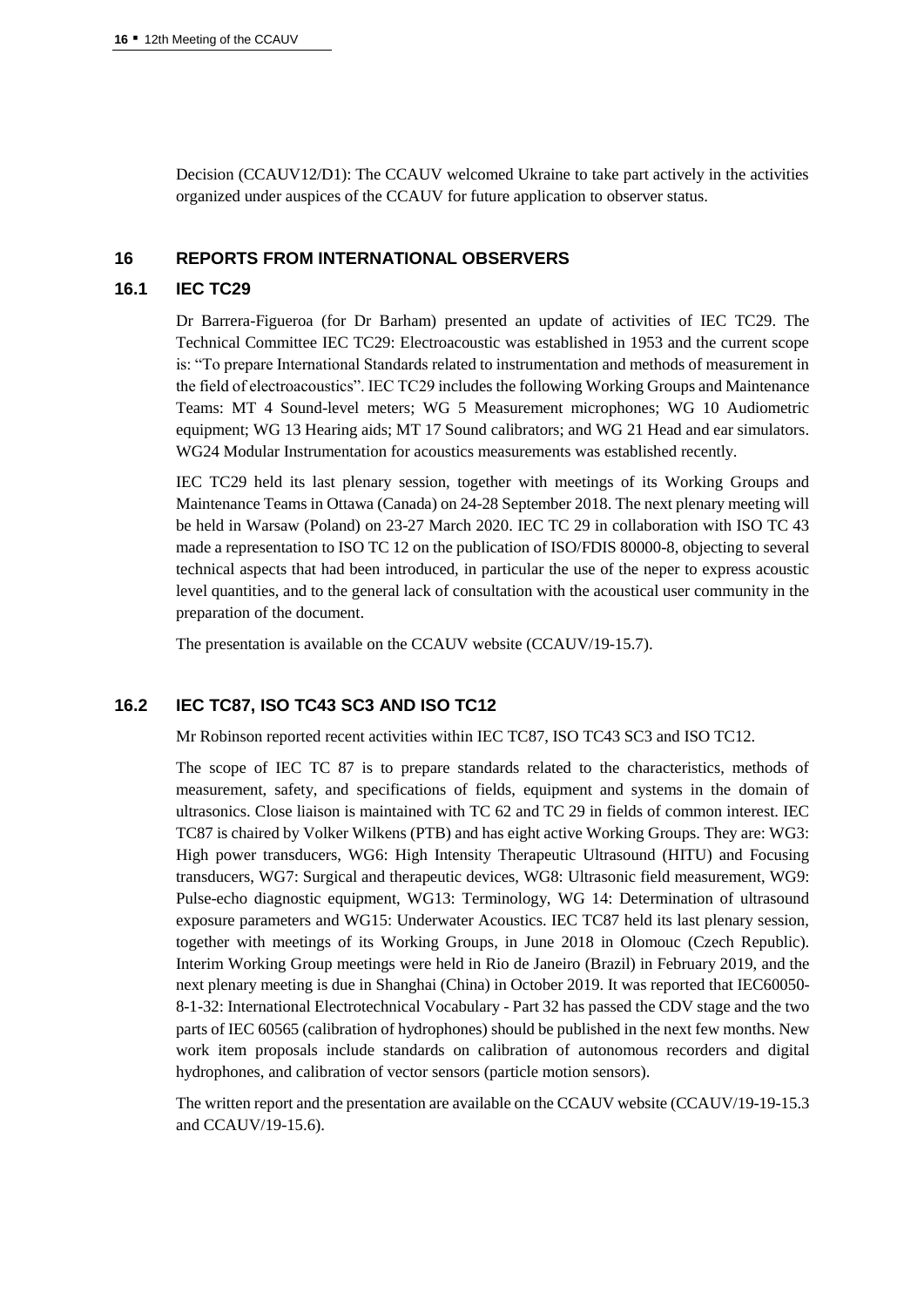ISO TC43 SC3 (Underwater Acoustics) has four Working Groups: WG1: Measurement of noise radiated by ships, WG2: Underwater acoustic terminology, WG3: Measurement of radiated noise from marine piling and WG4: Standard target of calibrating active sonar. ISO TC43 SC3 held its last meeting at Woods Hole Oceanographic Institute (USA) in October 2017. Since then, progress has been slow, with the meeting in October 2018 in China being cancelled. A new Secretary has been provided by ANSI/ASA (USA), and the next meeting will coincide with a meeting of TC43 SC1 and SC2 in June 2021 in Paris (France). Recently published standards include ISO 17208-2 (determination of source levels of ships from measurements in deep water). Ongoing projects include ISO 17208-3 (determination of ship source levels in shallow water).

The written report and the presentation are available on the CCAUV website (CCAUV/19-15.2 and CCAUV/19-15.6).

ISO TC12 deals with the standardization of units and symbols for quantities and units (and mathematical symbols) used within the different fields of science and technology. It is chaired by Leslie Pendrill, RISE (Sweden). It was emphasized that the most important news from the TC is the revision of ISO 80000-8 Quantities and units - Part 8: Acoustics. This is reported in Section 13 of these minutes (Revision of the SI). It was noted that the removal of the definition of "decibel" from the latest edition of ISO 80000-3 leaves no formal ISO definition. However, this will now be defined in a new part 15 of ISO 80000 which will be prepared by IEC TC25.

Mr Sandermann-Olsen questioned how the scope of work of IEC TC87 and ISO TC43 SC3 were defined and whether there was any overlap. Mr Robinson explained that the situation was similar to IEC TC29 and ISO TC43 SC1 in that the IEC committee covers calibration and measurements on electrical instrumentation (for example hydrophones) and the ISO committee covers physical measurements of sound (for example measurement of ship noise, etc).

Dr Usuda questioned the meaning of "calibration of vector sensors". Mr Robinson explained that such sensors are used to measure acoustic wave vector quantities such as sound particle velocity. Commercial devices are now being produced in response to the need to measure these quantities, for example when determining the noise exposure of fish (which respond to particle motion rather than sound pressure).

#### **16.3 ISO TC108**

Mr Ian Veldmann reported on recent activities of ISO TC108 Mechanical vibration, shock and condition monitoring. The scope of activities of ISO TC 108 covers standardization in the fields of mechanical vibration and shock and the effects of vibration and shock on humans, machines, vehicles (air, sea, land and rail) and stationary structures, and of condition monitoring of machines and structures, using multidisciplinary approaches. The last plenary meeting of ISO/TC108 "Mechanical vibration, shock and condition monitoring" took place in Berlin (Germany) in March 2019. A number of ISO/TC108 sub-committees (SC) and working groups (WG) also met during this period. The meetings were hosted by DIN. Dr Michael Gaitan (NIST) will act as the chairperson of ISO TC108.

It was noted that the work programme of WG 34 "Use and calibration of vibration and shock measuring instruments" is the most relevant to the CCAUV. The convenor of ISO TC108 WG34 is Dr Thomas Bruns (PTB). It was noted that work on a number of other standards is currently in progress. They are: ISO 16063-44 (DIS stage), ISO 16063-34 (DIS stage), ISO 16063-21:2003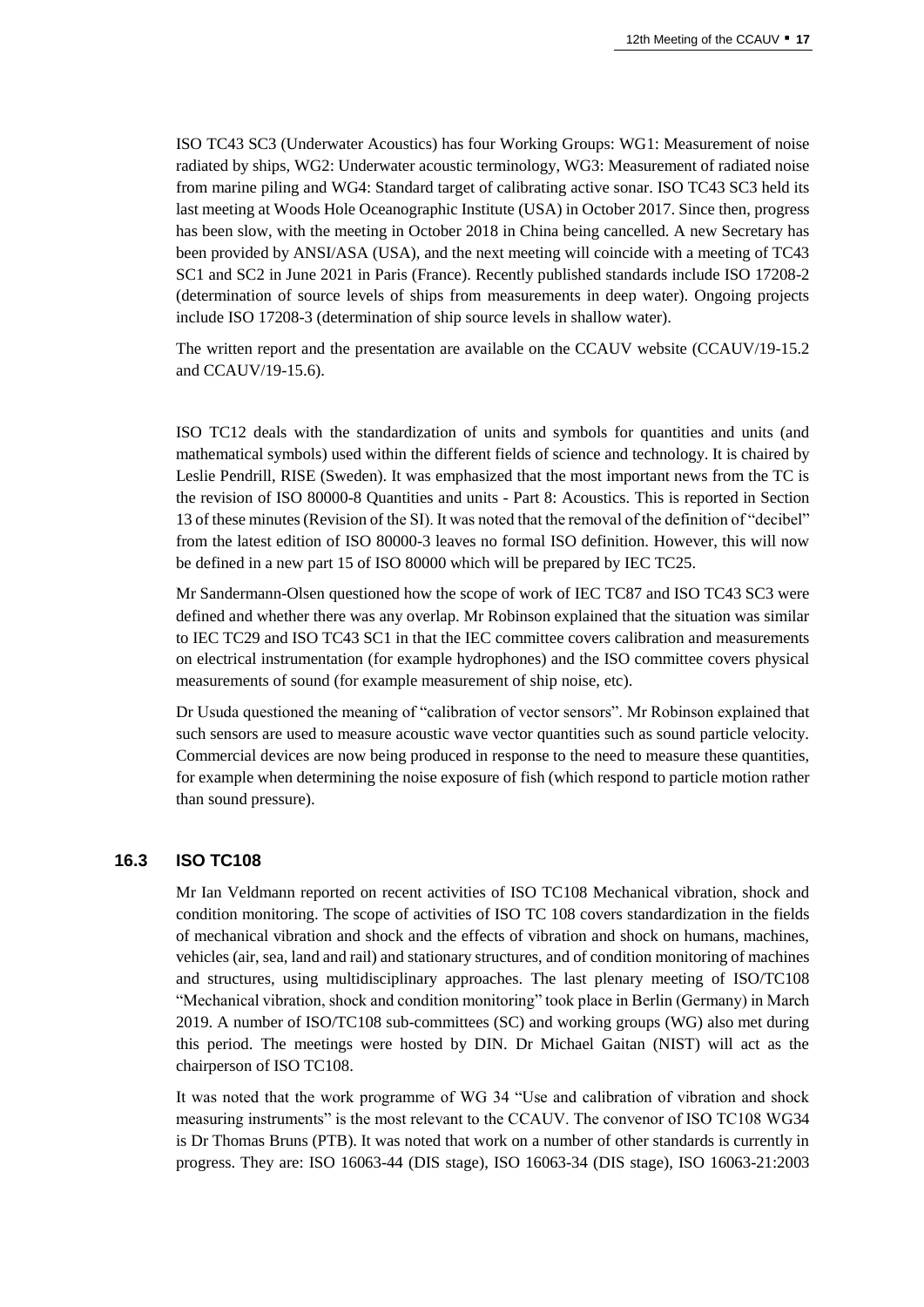Amd.2, Revision of ISO 5347-8:1998, ISO/WD 19665, ISO 16063-1:1998 Amd., Revision of ISO 5348, ISO 16063-31:2009 Amd., ISO/PWI 16063-18, ISO/PWI 16063-46 and ISO/PWI 16063- 19.

Dr Bruns mentioned issues in the current state of conditioning amplifier calibration for dynamic measurements (ISO/WD 19665). It was already standardized by DKD in German, so the intention was to make it an ISO document. However, it is copyright free in the German version, but its English version is in conflict with the copyright.

The written report and presentation are available on the CCAUV website (CCAUV/19-15.1 and CCAUV/19-15.5).

## **17 REPORTS FROM INTERNATIONAL MEETINGS**

#### **17.1 IMEKO TC22**

Dr Ota, deputy chairperson of TC22, reported on the TC22 of the IMEKO. IMEKO World Congress held in Belfast (UK) from 3 to 6 September 2018. He presented an overview of TC22 with 16 oral presentations and two posters. TC22 is composed of 28 experts from 23 countries. TC22 is chaired by Gustavo Ripper (INMETRO) and Michael Gaitan (NIST) is the scientific secretary of the committee.

At the end of the presentation Dr Ota recalled that the next joint TC 3, TC 5, TC 16 and TC 22 conference will be held in Dubrovnik (Croatia) on 5-7 May 2020 and invited the CCAUV community to contribute to the conference. The IMEKO World Congress in 2021 will held in Yokohama (Japan) from 30 August to 3 September 2021. Dr Ota's presentation is available on the CCAUV webpage (CCAUV/19-16.1).

#### **17.2 INTERNOISE AND ICA**

Dr Barrera-Figueroa reported on the Internoise 2019 conference which was held in Madrid (Spain) from 16 to 19 June 2019. He presented an overview of Internoise 2019, which hosted 100 technical sessions, 17 topics and had more than 60 participating countries.

He also gave an overview of the 23rd International Congress on Acoustics (ICA 2019) held in Aachen (Germany) from 9 to 13 September 2019. There were 147 structured sessions and a further 14 general sessions (CCAUV/19-16.2).

#### **17.3 UNDERWATER AND ULTRASOUND**

Mr Robinson described recent meetings in the field of underwater acoustics and ultrasound. These included two major international conferences held in July 2019: Aquatic Noise held in Den Haag (the Netherlands), which covered the effects of anthropogenic noise on marine life; and The Underwater Acoustic Conference and Exhibition (UACE2019) held in Crete (Greece).

#### **18 PUBLICATIONS**

All reports issued for the 12th CCAUV meeting as well as presentations from the meeting and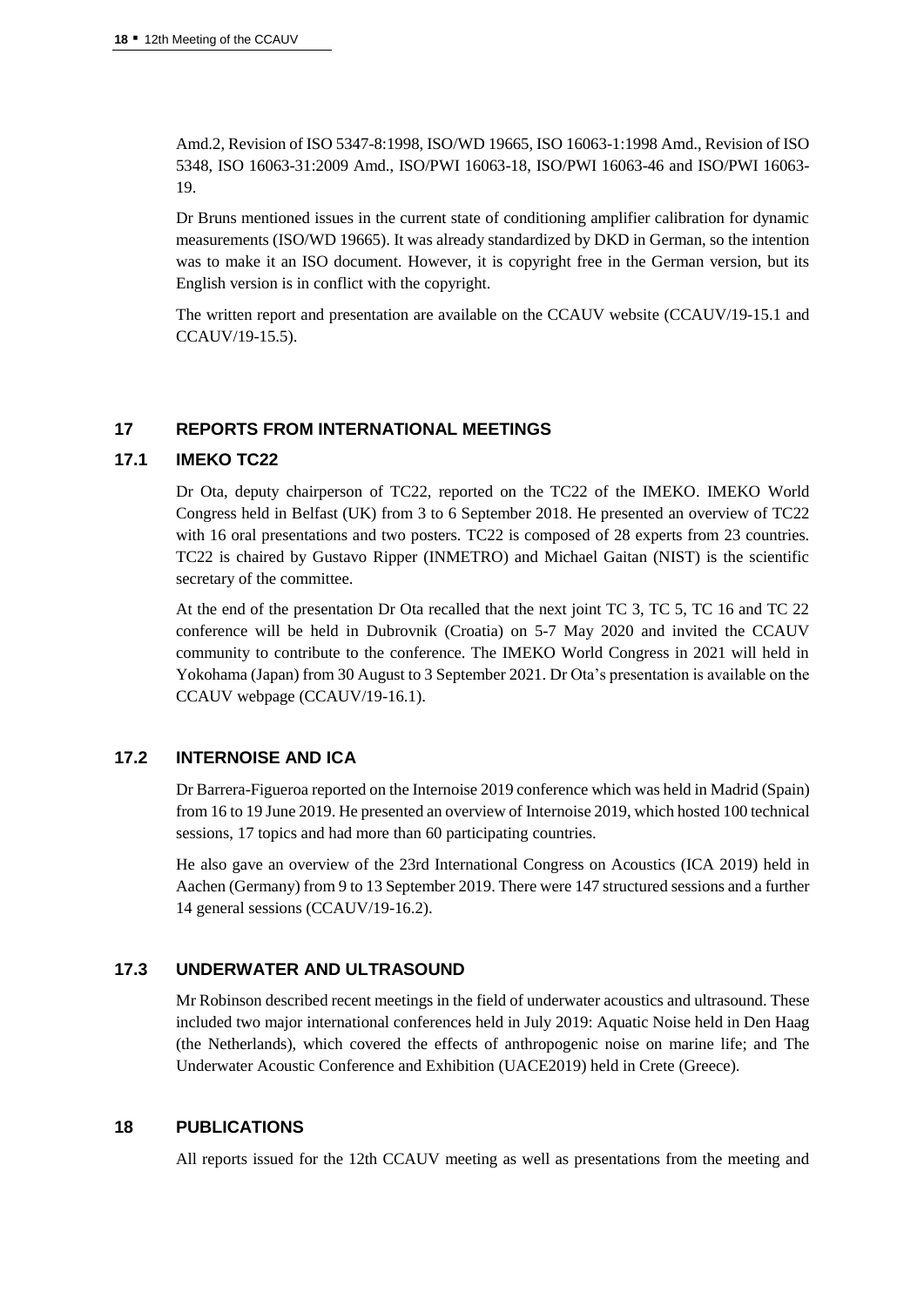workshop will be made available on the CCAUV webpage. However, Dr Panfilo will contact authors for confirmation as to whether documents can be made available as open access.

# **19 RECOMMENDATIONS TO THE INTERNATIONAL COMMITTEE FOR WEIGHTS AND MEASURES (CIPM)**

The CCAUV President confirmed that the mutual liaison between the CTBTO and the CCAUV members will continue.

#### **20 OTHER ITEMS**

The CCAUV President welcomed presentations from the following institutes.

#### **A\*STAR**

Dr Shan presented the calibration facilities and its specification of AUV. The calibration facilities are for secondary calibration and cover acoustic, underwater acoustics and ultrasound and linear vibration. Recent research activity has mainly focused on the local leakage detection for natural gas transmission pipelines by using acoustic sensors

The presentation is available on the CCAUV webpage (CCAUV/19-30).

#### **METAS**

Dr Hof presented the organization of METAS and the status of the Swiss national standards in AUV. The laboratory has continuously developed new measurement capabilities or improved methods that are already implemented in the laboratory. Recent activities include

- 1. Research towards an improved tackling of emerging noise sources (developing measurement capabilities for characterizing measuring equipment to assess ultrasound in air, EMPIR, 15HLT03 Ears II project)
- 2. Research, towards a patient tailored hearing assessment (contributing to the development of the "universal ear simulator" concept, EMPIR, 15HLT03 Ears II project)
- 3. Improvement of the measurement uncertainty evaluation in the area of accelerometer calibration using scanning techniques (1000 measuring points). Evaluation of alternative types of laboratory standard microphones for the primary pressure reciprocity technique.
- 4. Development of a calibration method to characterize a reference impact source for the assessment of user-generated noise in residential buildings

The presentation is available on the CCAUV webpage (CCAUV/19-31).

## **DFM+BKSV-DPLA**

Dr Barrera-Figueroa reported the calibration framework of microphones and accelerometers by DFM and Brüel & Kjaer. The issue of free-field sensitivity determined as a combination of the response of the microphone determined using an electrostatic actuator is typically only traceable to the given frequency.

The presentation is available on the CCAUV webpage (CCAUV/19-19.4).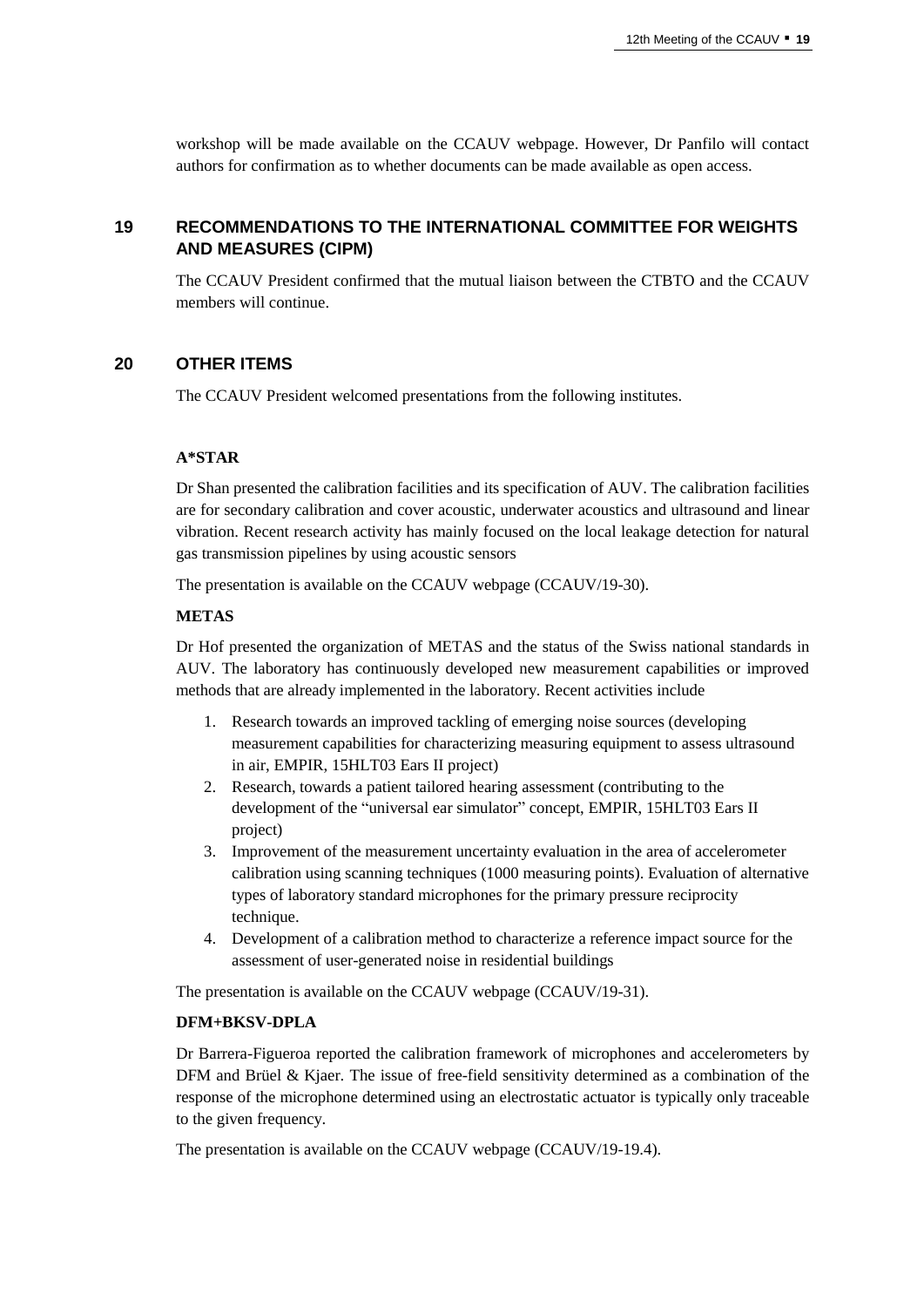#### **NPL**

Mr Robinson presented the work of an ongoing European project (JOMOPANS) which aims to monitor the noise in the North Sea using a combination of measurements (made at 14 monitoring stations) and modelling (using AIS data for ship locations, ship source models and validated acoustic propagation models) to produce noise maps in support of the EU Marine Strategy Framework Directive).

Dr Zeqiri delivered a short presentation on the latest developments in ultrasound metrology, some of which centred around difficulties posed by the increasing number of low frequency applications. Issues were related to the availability of new radiation force balance materials for power measurement and application below 500 kHz, and difficulties in hydrophone calibration. He described activity in a new area: Photoacoustic (PA) imaging and presented the results of a study of the material properties of a potential new PA phantom material and the point spread function characterization of a combined Acoustic/PA microscope operating at 350 MHz.

The presentation is available on the CCAUV webpage (CCAUV/19-19.3).

## **21. DATE OF NEXT MEETING**

It was proposed that 13th CCAUV meeting, and meetings of the CCAUV Working Groups would be held from 5-8 October 2021. This was agreed by the participants. (Decision CCAUV12/D2)

Dr Usuda thanked the participants for their valuable contributions and expressed the great pleasure it has been to chair the CCAUV. He stated that CCAUV is not responsible for any fundamental units, although the equivalence of measurements in AUV have been increasingly requested from society in terms of (among others) safety, environmental assessment, medical applications and productivity.

Dr Usuda said that he will be pleased to support the future CCAUV President who will have many important tasks to fulfil for the various applications. He invited participants to continue to welcome future members, as he recognizes that CCAUV activities continue to be very diverse.

Dr Usuda finished by expressing his thanks to the previous Executive Secretaries, Dr P.J. Allisy-Roberts and Dr S. Picard, and the current Executive Secretary, Dr G. Panfilo. He asked Dr Milton to give his best regards to all the BIPM staff who made the meeting so efficient.

The meeting closed at 12:30 on 27 September 2019.

Hideaki Nozato, *Rapporteur*

Stephen Robinson, *Rapporteur*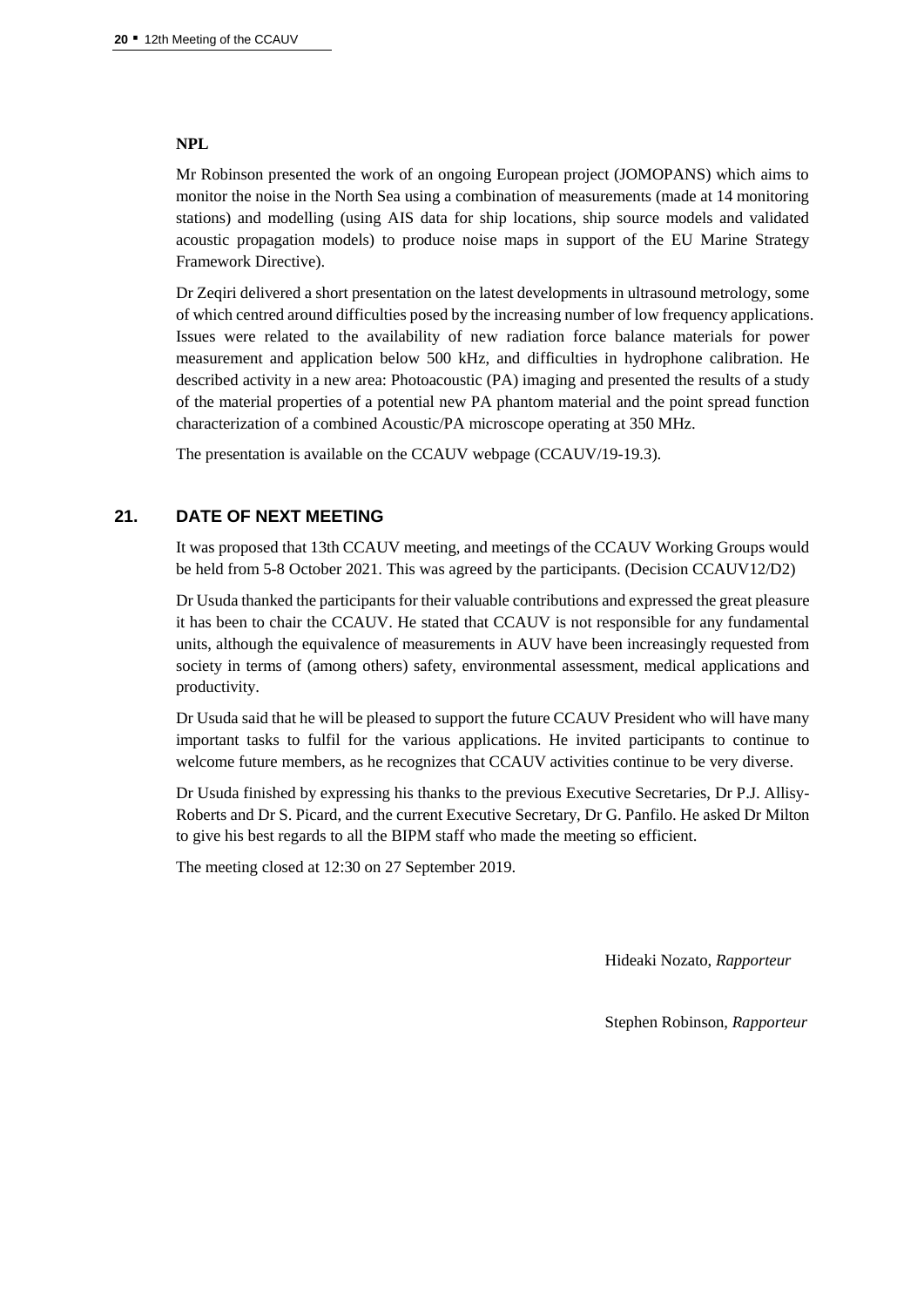#### **APPENDIX 1**

#### **Working documents submitted to the CCAUV at its 12th meeting**

Below are listed all working documents submitted to the CCAUV at its 12th meeting.

Document

CCAUV/

- 19-01 CCAUV Draft agenda 2019, T. Usuda
- 19-02 Agenda of the Workshop Diagnosis and inspection by AUV measurement, T. Usuda
- 19-03 Summary of CCAUV comparisons, G. Panfilo
- 19-05.1 Report of the 11th CCAUV meeting, E. Sadikoglu and S. Barrera-Figueroa
- 19-05.2 Actions and decisions of 11th CCAUV meeting, E. Sadikoglu and S. Barrera-Figueroa
- 19-05.3 Actions and decisions of 10th CCAUV meeting, R. Barham and S. Robinson
- 19-05.4 Actions and Decisions Presentation, G. Panfilo
- 19-06.1 APMP guideline for using Hybrid Comparisons as CMC evidences, APMP
- 19-06.2 APMP guideline for the use of Hybrid Comparisons as Evidence Supporting CMC Claims, Chu - Shik Kang
- 19-08 Report from the SPWG, M. Gaitan
- 19-08.1 Draft of the Strategic Planning Document (2019-2029), SPWG
- 19-09 Report from the KCWG, G. Ripper
- 19-10 Report from the RMOWG, S. Qiao
- 19-12.2 CCAUV liaison with ISO TC12 Progress with revision of ISO 80000-8, S. Robinson
- 19-12.3 Summary of the comments on the FDIS, the actions, and the new draft (the 2nd FDIS), S. Robinson
- 19-13 JCRB matters: AUV CMC submissions statuses and Hybrid Comparisons, S. Bergstrand
- 19-13.21 Report of RMO: SIM, G. Ripper
- 19-13.22 Report of RMO: AFRIMET, R. Nel
- 19-13.23 Report of RMO: APMP, R. Horiuchi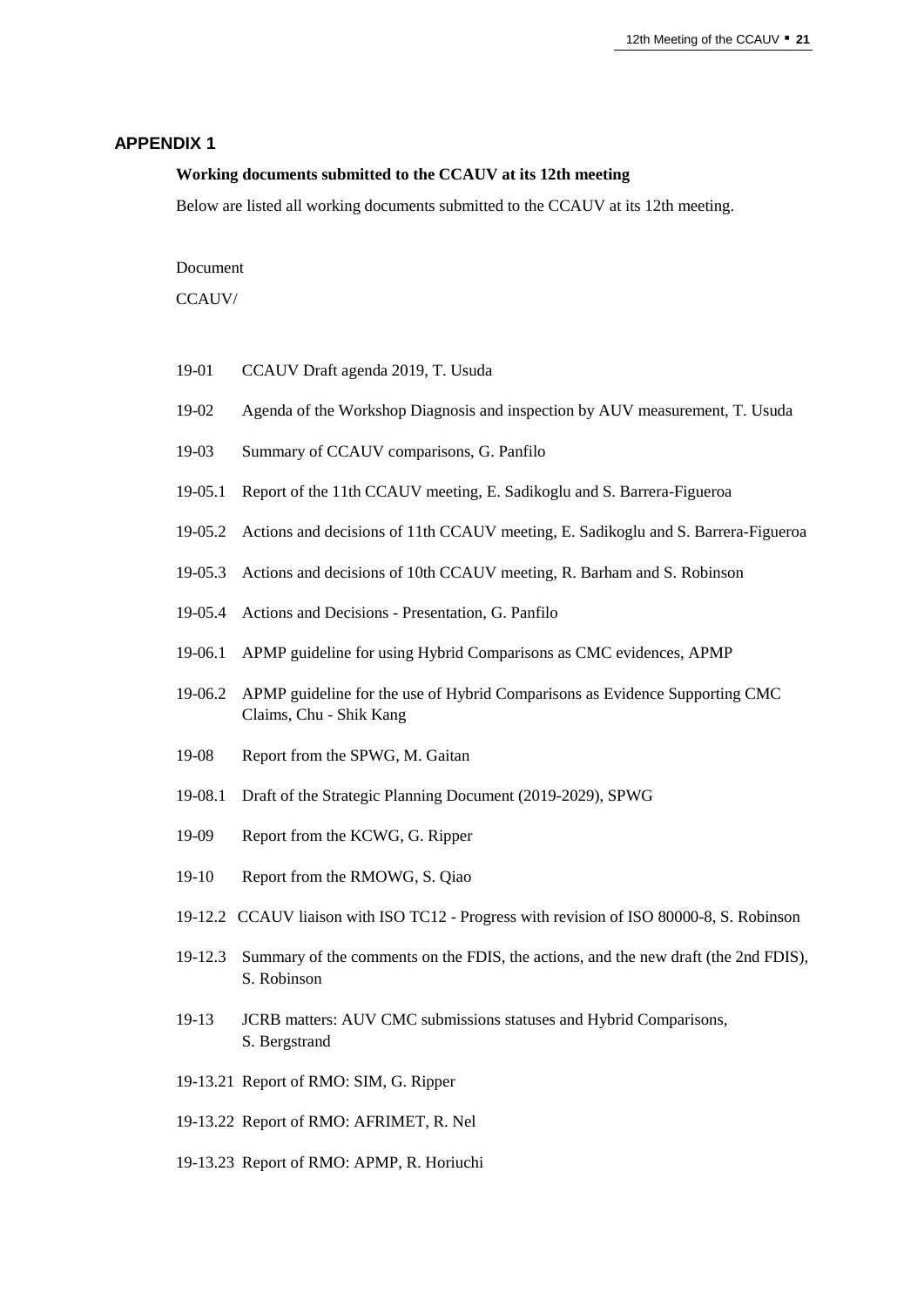- 19-13.24 Report of RMO: COOMET, A. Enyakov
- 19-13.25 Report of RMO: EURAMET, S. Robinson
- 19-14.1 Current activities of Ukrmetrteststandart in the field of acoustics and vibration measurements, A. Ivashchenko
- 19-14.2 Primary national standards of Ukraine in the field of acoustic and ultrasound, A. Kosterov
- 19-15.1 Report from ISO TC 108, I, Veldman
- 19-15.2 Report from ISO TC 43 SC3, S. Robinson
- 19-15.3 Report from IEC TC 87, S. Robinson
- 19-15.4 Report of IC TC 29, S. Barrera Figueroa and R. Barham
- 19-15.5 Report from ISO TC 108 (presentation), I. Veldman
- 19-15.6 Report from ISO TC 43 SC3 & ISO TC12 & IECTC 87 (presentation), S. Robinson and B. Zeqiri
- 19-15.7 Report of IC TC 29 (presentation), S. Barrera Figueroa and R. Barham
- 19-16.1 Report from IMEKO TC 22, A. Ota
- 19-16.2 Internoise 2019 and ICA 2019, S. Barrera-Figueroa
- 19-19.1 Status report of LNE Presentation, D. Rodrigues
- 19-19.2 Ultrasound Metrology at NPL, B. Zeqiri
- 19-19.3 Standards for project JOMOPANS: ocean noise monitoring for the North Sea, S. Robinson
- 19-19.4 DFM + BKSV-DPLA: current research activities, S. Barrera-Figueroa
- 19-20 Laboratory report of NIST USRD, S. Crocker
- 19-21 Laboratory report of NMISA, I. Veldman
- 19-22 Laboratory report of SE UKRMETRTESTSTANDART (Ukraine), A. Ivashchenko
- 19-23 Laboratory report of PTB, C. Koch
- 19-24 Laboratory report of CENAM, A. E. Perez Matzumoto
- 19-25 Laboratory report of NMIA, C. Thomas
- 19-26 Laboratory report of NMIJ/AIST, R Horiuchi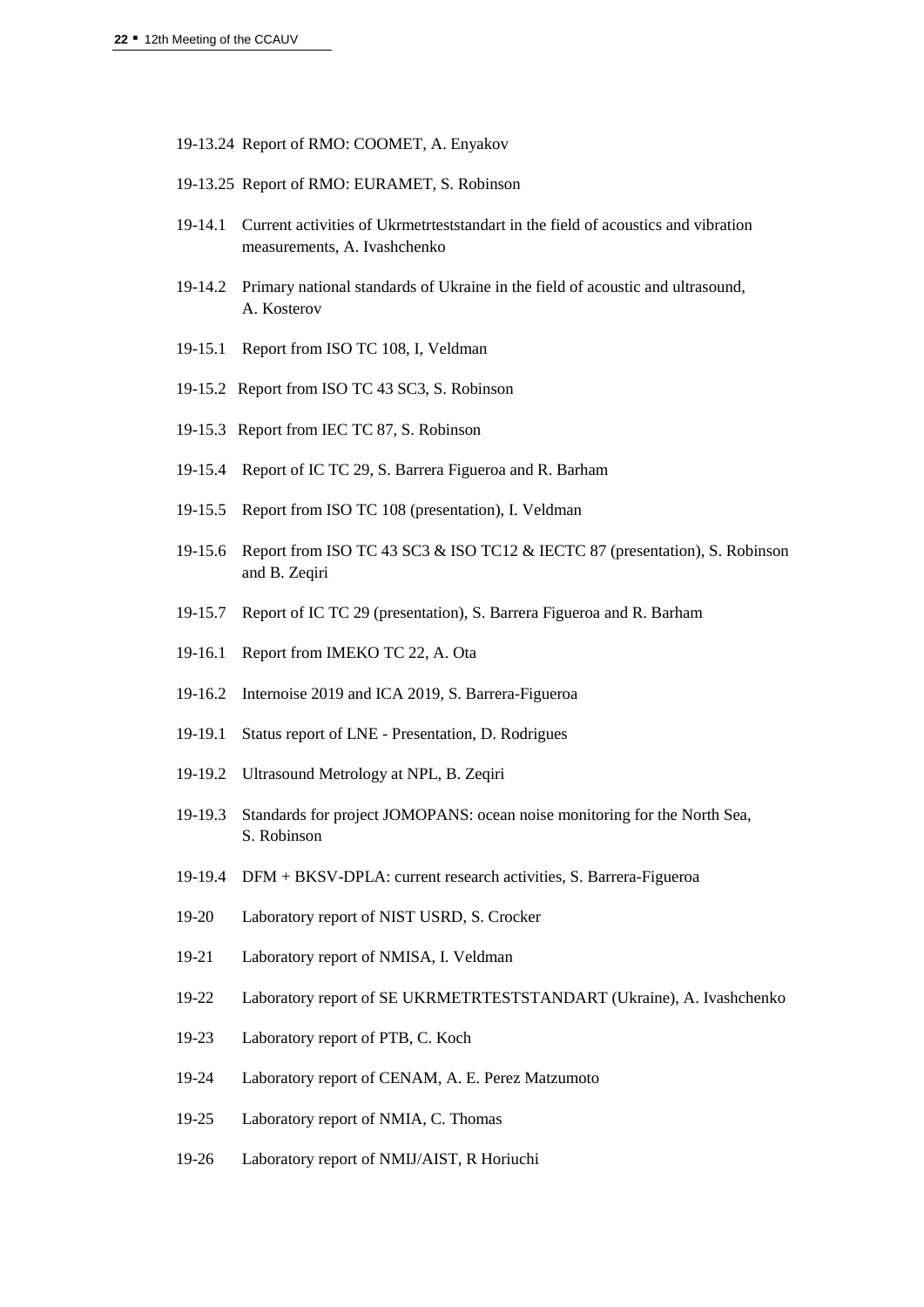- 19-27 Laboratory report of DP NDI SYSTEMA (Ukraine), A. Kosterov
- 19-28 Laboratory report of GUM, D. Dobrowolska
- 19-29 Laboratory report of NIST, A. Chijoke
- 19-30 Laboratory report of NMC A\*STAR, S. Cui
- 19-31 Laboratory report of METAS, G. Hof
- 19-32 Laboratory report of DFM and BKSV-DPLA, S. B. Figueroa
- 19-33 Laboratory report of NPL, B. Zeqiri
- 19-34 Laboratory report of LNE, D. Rodrigues
- 19-35 Laboratory report of KRISS, W.H. Cho
- 19-36 Laboratory report of UME, E. Sadikoglu
- 19-37 Laboratory report of INRIM, G. Durando
- 19-40 Quantification of hardened layer thickness in carbon steel using ultrasound metrology, A. E. Perez Matzumoto (CENAM)
- 19-41 Acoustic transfer impedance in plane wave couplers for reciprocity calibration, E. S. Olsen (BKSV-DPLA)
- 19-42 Environmental vibration measurements to protect the premises and work of an NMI, T. Bruns (PTB)
- 19-43 Phase Insensitive Ultrasound Computed Tomography: Breast Phantom Imaging, C. Baker (NPL)
- 19-44 Acoustic transfer admittance of cylindrical cavities in infrasonic frequency range, D. Rodrigues (LNE)
- 19-45 Non-destructive inspection by visualization of laser-induced ultrasonic waves, N. Toyama (NMIJ)
- 19-46 Probing biological systems with ultrasound, S. Lori Bridal and P. Dargent
- 19-47 Resonant Ultrasound Spectroscopy (RUS) for measurement of Stiffness Tensor of Anisotropic and Attenuative Materials, P. Dargent
- 19-48 ICUA2020 International Conference on Underwater Acoustics, NPL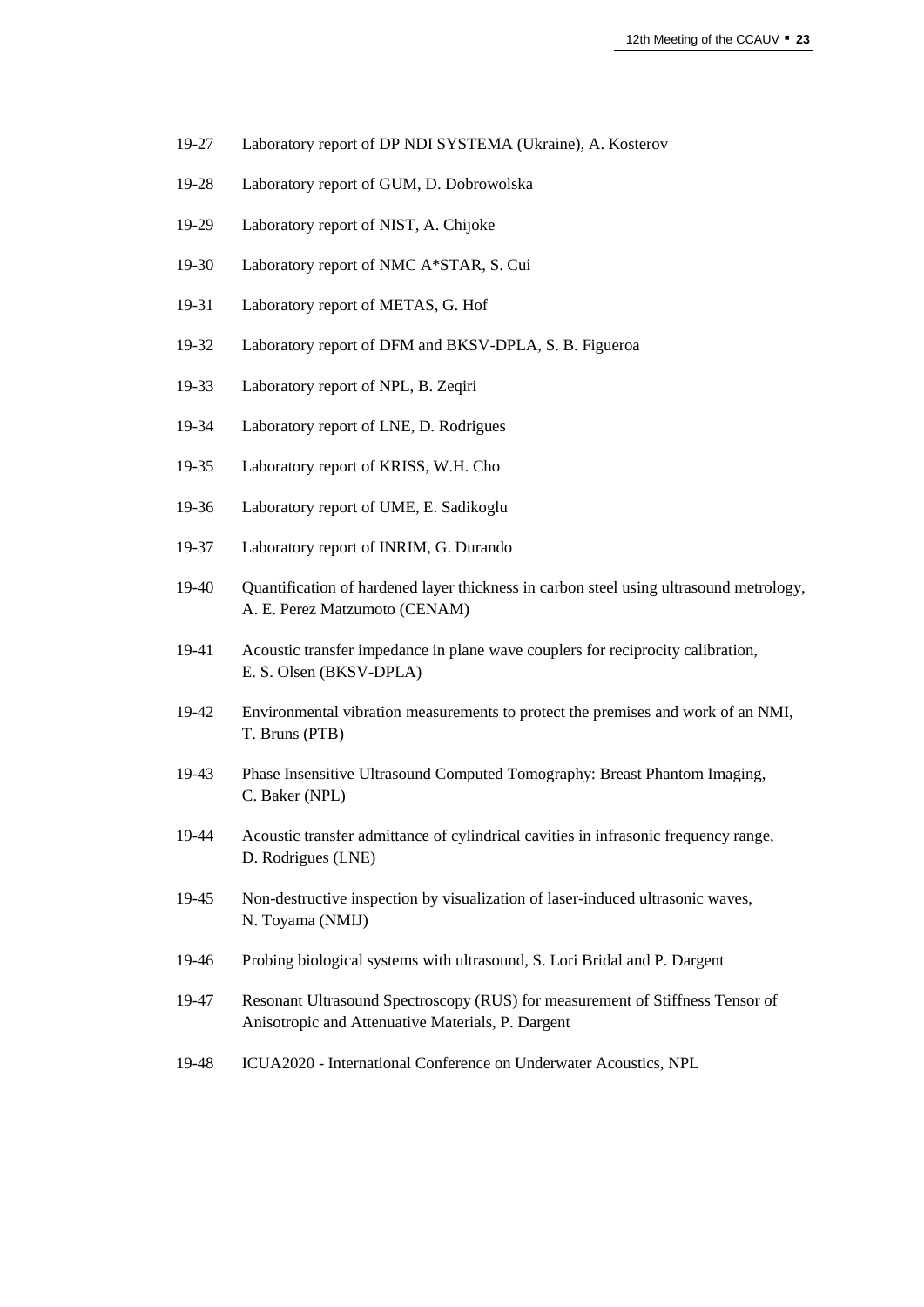# **APPENDIX 2**

## **LIST OF ACTIONS AND DECISIONS RECORDED FOR THE MEETING**

Dr Usuda went through the list of actions and decisions from the meeting, as recorded by the Rapporteurs.

Decision of the 12th meeting of CCAUV

| CCAIIV12/D1. | The CCAUV welcomed Ukraine to take part actively in the activities<br>organized under auspices of the CCAUV for future application to observer<br>status. |
|--------------|-----------------------------------------------------------------------------------------------------------------------------------------------------------|
| CCAIIV12/D2. | The next meeting of the CCAUV and its working groups will be scheduled<br>from 5th to 8th October 2021.                                                   |
| CCAIIV12/D3. | CCAUV confirmed that the choice of CMCs format in either tabular or<br>matrix form is the decision of the NMI decision (CCAUV allows either<br>format).   |

## Actions of the 12th meeting of CCAUV

| CCAUV12/A1.  | CCAUV President to propose a liaison relationship with the<br>Comprehensive Nuclear-Test-Ban Treaty Organization (CTBTO) to the<br>CIPM.                                                                                      |
|--------------|-------------------------------------------------------------------------------------------------------------------------------------------------------------------------------------------------------------------------------|
| CCAUV12/A2.  | CCAUV President to propose further monitoring of the Hybrid<br>Comparison operation including consideration of its naming to the JCRB.                                                                                        |
| CCAIIV12/A3. | CCAUV President to re-iterate to relevant CCs to examine the use of $g_n$ ,<br>the physical constant for the standard acceleration of gravity defined in<br>CODATA, expressing concern of its expanding use over the SI unit. |
| CCAUV12/A4.  | CCAUV President to report to the CCU and CIPM about the needs of<br>systematic communication with ISO TC 12 and IEC TC 25 for future<br>revision of relevant standards for units.                                             |
| CCAUV12/A5.  | CCAUV President to inform to CIPM about the appointments of CCWG<br>Chairpersons and Deputy Chairpersons.                                                                                                                     |